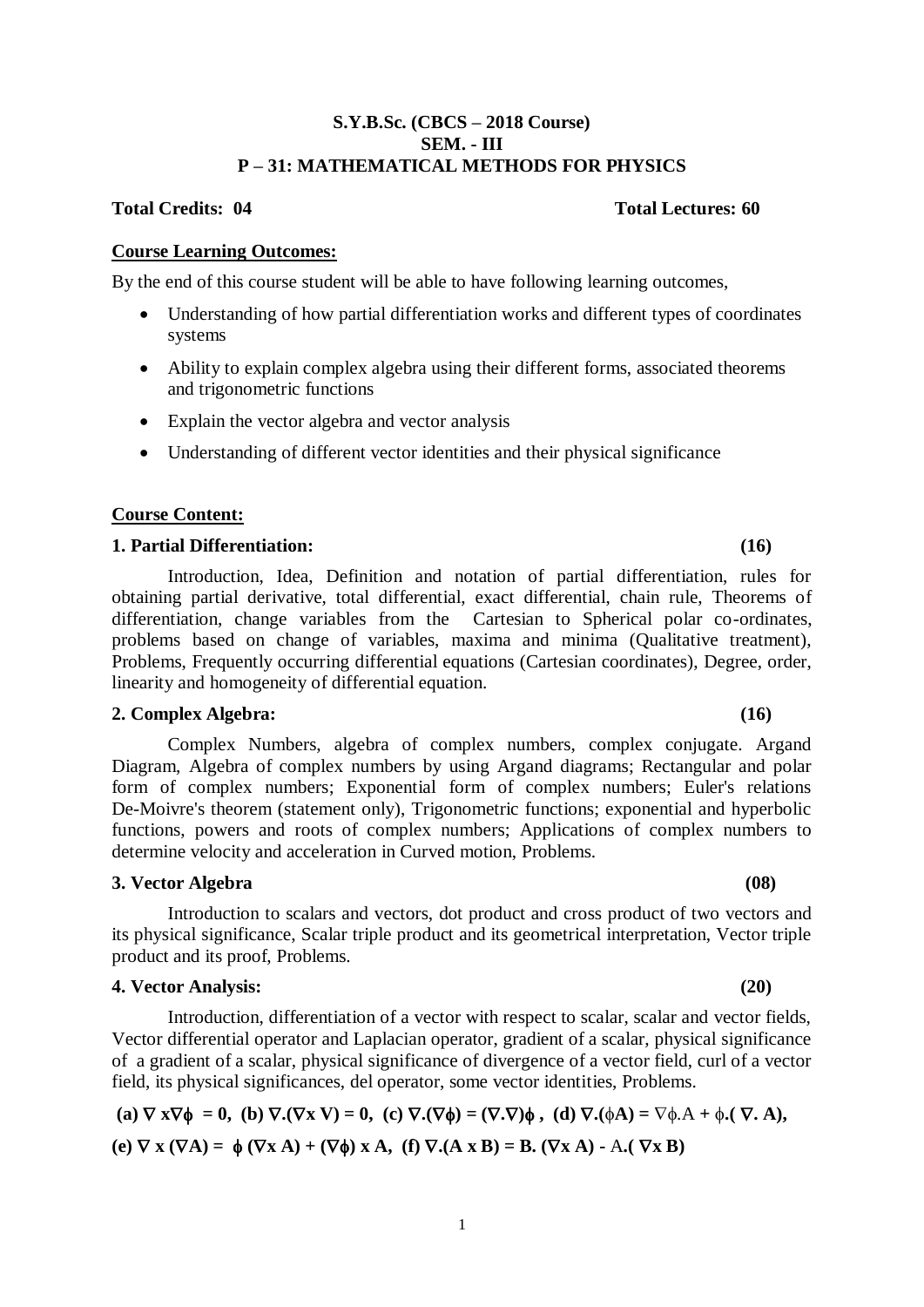## **Reference books:**

- 1. A Course in Mathematics Laud and Takawale
- 2. Mathematical Methods in Physical Science Mary Boas.
- 3. Mathematical Physics B.D. Gupta and Gupta
- 4. Vector Analysis Spiegel (Schaum Series)
- 5. Mathematical Physics B.S. Rajput (Pragati prakashan)
- 6. Advanced Engineering Mathematics Krezick ( $8<sup>th</sup>$  Edition)
- 7. Introduction to Classical Mechanics R.G.Takwale and P. S. Puranic, Tata McGraw-Hill Publishing Company Ltd; New Delhi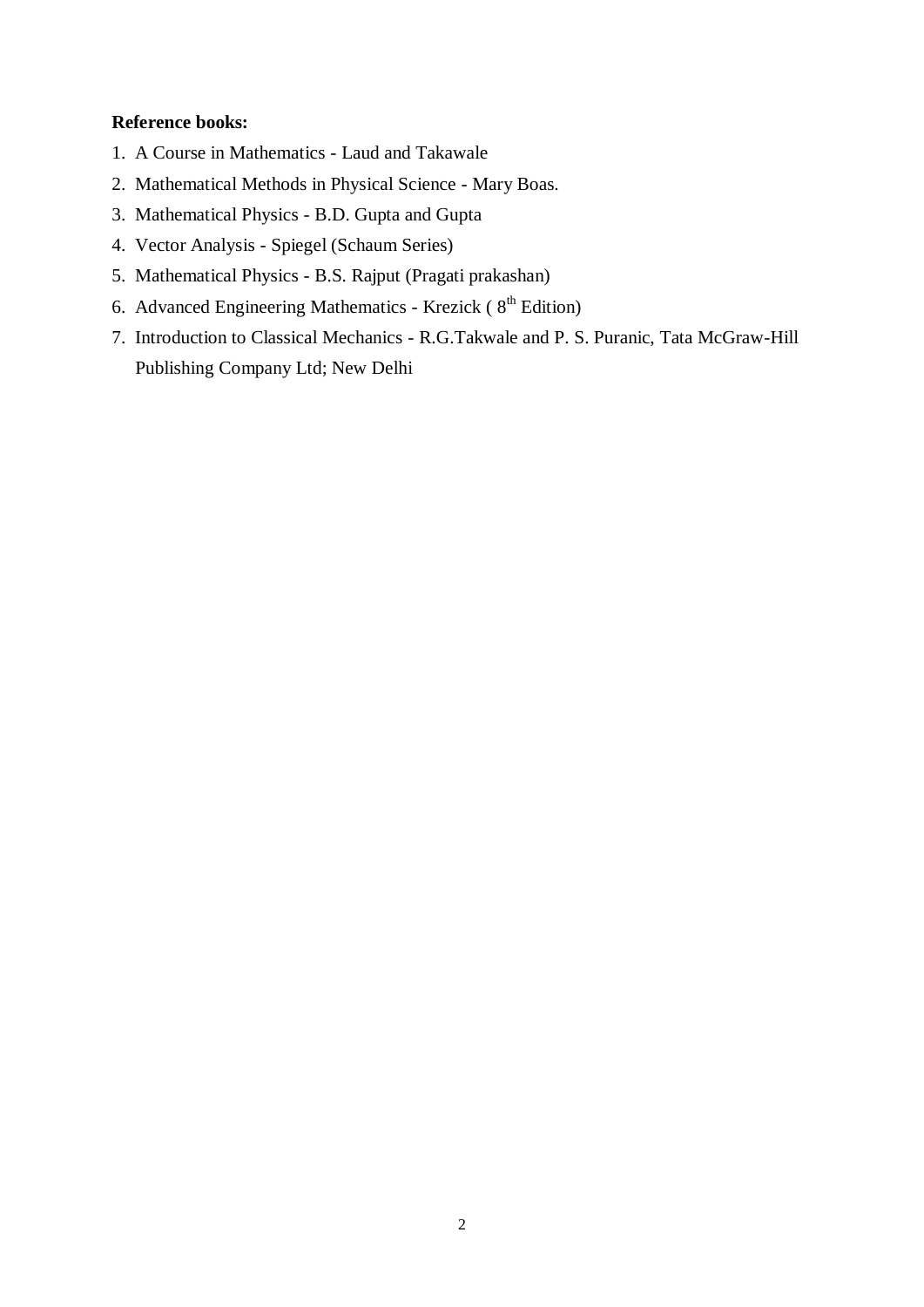#### **S.Y.B.Sc. (CBCS – 2018 Course) SEM. - III P – 32: OPTICS**

### **Course Learning Outcomes:**

By the end of this course student will be able to have following learning outcomes,

- Understanding the basics of optics
- Properties of light such as interference, diffraction and polarization
- Applications of properties of light in modern world

#### **Course Content:**

#### **1. Geometrical Optics: (10)**

Introduction, thin and thick Lenses, Sign convention, lens equation for thin lenses, Lens maker equation, Magnification of thin lens, Deviation by thin lens, Power of thin lens, Equivalent focal length of two thin lenses, Cardinal points, Optical instruments: Simple Microscope, Compound Microscope, Eyepieces - Ramsden and Huygen's Eyepieces, their merits and demerits, Problems.

#### **2. Interference: (20)**

Introduction - (Revision of Idea of coherence, Analytical treatment of interference - Intensity distribution in interference pattern, classification of interference), phase change on reflection (Stoke's treatment). Interference by parallel sided thin films, fringes of equal thickness (conditions for maxima and minima only), interference in thin wedge shaped films (normal incidence), Newton's rings. Theory and its application to determine wavelength of light, refractive index of liquid and flatness testing (Brief description)

#### **3. Diffraction: (20)**

Concept of diffractions, Fresnel and Fraunhofer diffractions - Fraunhofer diffraction at a single slit. Theory of plane transmission grating, intensity distribution in diffraction pattern, Fresnel diffraction - rectilinear propagation of light, simple theory of zone plate, Rayleigh's criteria of resolution, Resolving power, R.P of prism and transmission grating, crystal as a diffraction grating, Bragg's diffraction condition, Problems.

#### **4. Polarization: (10)**

Introduction to polarization, Methods to produce polarized light, Brewster's law, polarization by refractionpile of plates, Law of Malus polarization by reflection, detection of polarized light, polarized by selective absorption, Double refraction in uniaxial crystals, Construction of polarizer, Quarter and Half Wave plates, Nicol prism, Problems

#### **Reference Books**

- 1. Geometrical and Physical Optics Jenkins and White
- 2. Optics Ajay Ghatak  $2<sup>nd</sup>$  edition
- 3. Principles of optics D.S. Mathur, Gopal Press, Kanpur
- 4. Optics Brijlal and Subramanyarn
- 5. Optics Ghatak Loknathan.
- 6. A Text book of Optics N.Subhramanyam, Brijlal, M. N. Avadhanulu, S. Chand publication
- 7. Lasers and Non-linear light Dr. B.B. Laud
- 8. Laser Applications Mont Ross (Academic Press).

#### **Total Credits: 04 Total Lectures: 60**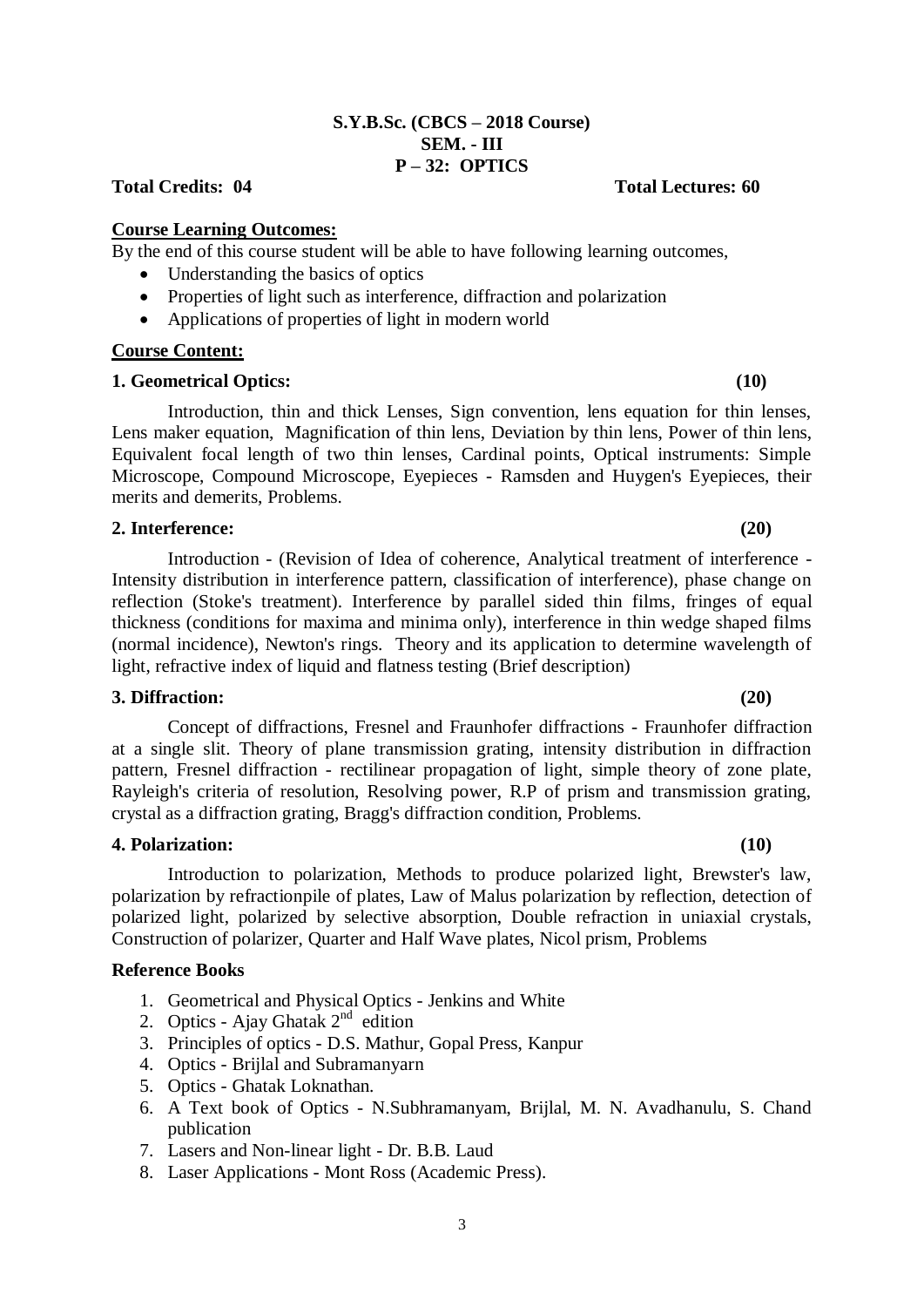#### **S.Y.B.Sc. (CBCS – 2018 Course) SEM. - III P – 33: PRACTICAL COURSE - III**

**Total Credits: 02 Total Lectures : 60**

## **Learning Outcome :**

- 1. Study of acceleration due to gravity 'g' by resonance pendulum
- 2. Study of coupled oscillators
- **3.** Measurement of Young's modulus and modulus of rigidity
- 4. To understand Zener stabilized power supply.
- **5.** To know diode as rectifier and calculation or ripple factor

## **Course Content:**

- 1. 'g' by resonance pendulum change in length of simple pendulum for two different amplitudes of compound pendulum.
- 2. Log decrement Determination of Log decrement in air
- 3. Study of coupled oscillators comprising two simple pendulum (Mechanical) and determination of coupling coefficient.
- 4. Study of musical scales using a signal generator and musical instruments.
- 5. Determination of frequency of AC mains using sonometer.
- 6. Measurement of coefficient of absorption of sound for different materials (cork, thermocol, mica, paper etc.)
- 7. Measurement of Y and n of given wire by Searle's method.
- 8. Y by vibration of wooden bar.
- 9. Velocity of Sound by phase shift method.
- 10. Study of acoustic resonance by using bottle as a resonator.
- 11. Newton's Ring: Determination of wavelength of monochromatic light source
- 12. Dispersive power of glass prism
- 13. Measurement of beam divergence / beam size of a LASER beam
- 14. Diffraction at the edge of a razor blade.
- 15. Optical activity of sugar solution (polarimeter)
- 16. Wavelengths of any three colors in the Hg spectrum using Diffraction Grating.
- 17. Zener stabilized power supply, load and line regulation and % ripple factor
- 18. Study of rectifiers & calculation of ripple factor with & without filter

**Note:** At least 8 experiments should be performed from the course

## **REFERENCE BOOKS:**

- 1. Advanced Practical Physics Worsnop and Flint
- 2. Advanced Practical Physics Vol I and 2, Chauhan and Singh
- 3. Experimental Physics Rajopadhye and Purohit
- 4. B.Sc. Practical Physics C. N. Arora
- 5. Physics through Experiments Vol. 1, Mechanical System B. Saraf
- 6. A Lab. Manual of Physics for undergraduate Students D. P. Khandelwal
- 7. World Wide View of Physics A. W. Joshi & others.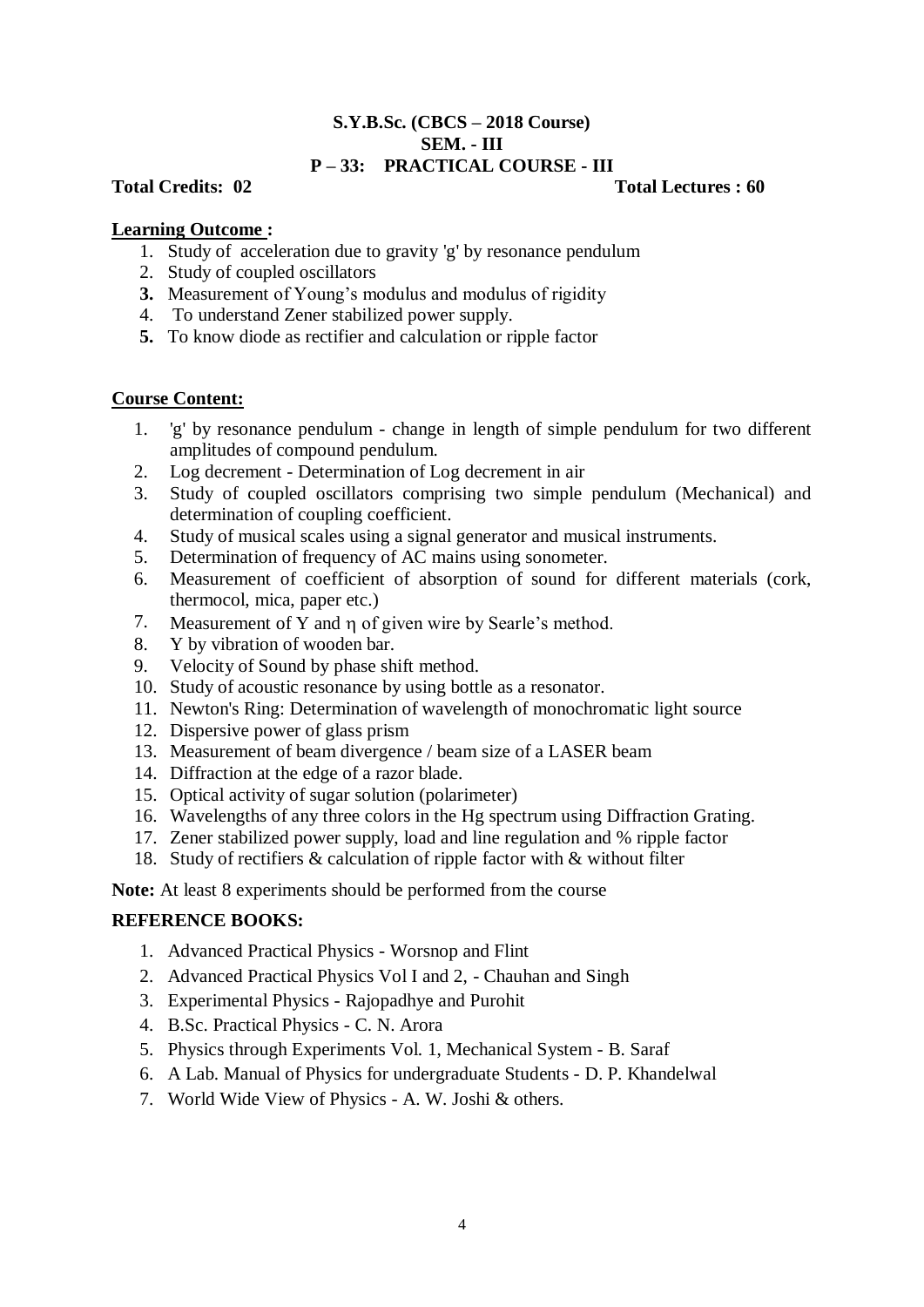#### **S.Y.B.Sc (CBCS-2018 Course) SEMESTER – III C - 31 : PHYSICAL & ANALYTICAL CHEMISTRY-I**

## **Credits: 04 Total Lectures: 60**

#### **Course Learning Outcomes:**

After completion of this course students should be able to:

- 1. Know the meaning of conductance ,specific conductance, molecular conductance etc.
- 2. Understand the efficiency of Carnot cycle.
- 3. Solve numerical based on entropy.
- 4. Study the real meaning of sampling.
- 5. Realize the actual calculations of significant figures.
- **1.** 6.Analyse qualitative and quantitative estimation of C,H,(O)

#### **Course Content:**

## **SECTION - I (PHYSICAL CHEMISTRY)**

#### **1. Electrochemistry [18]**

Introduction, Conduction of electricity, Types of conductors: electronic and electrolytic, Explanation of the Terms: Specific, equivalent and molecular conductance's, relation between specific and equivalent conductance, variation of conductance with dilution, equivalent conductance at infinite dilution, Measurement of Conductance by Wheatstone Bridge, Types of Conductivity cells, Cell constant and its determination, Migration of Ions, Hittorf's Rule (Migration), Transport number, Determination of transport number by moving boundary method, Factors influencing transport number: Concentration, Temperature, Complex formation, Abnormal transport number, Degree of hydration, Kohlrausch Law: i)Relation between ionic conductance, ionic mobility and transport number ii) Determination of equivalence conductance at infinite dilution for weak electrolytes iii) Determination of degree of dissociation iv) Determination of ionic product of water v) Determination of solubility and solubility product of sparingly soluble salts.

Conductometric Titrations: Theory, general procedure, different types of conductometric titrations and applications of conductometric titrations. Ref.7 Page no. 339-464.

### **2. Thermodynamics - I [06]**

Spontaneous and non-spontaneous process, Second law of thermodynamics and its different statements, Carnot's Theorem (Heat engine), Carnot cycle and its efficiency. Numerical.

Ref.1 and 2.

## **3. Thermodynamics - II [06]**

Entropy: Introduction, Concept of entropy, Entropy as a state function, Definition mathematical expression, unit, physical significance of entropy, Entropy changes for reversible and irreversible processes in isolated system, Entropy changes for an ideal gas as a function of V and T and as a function of P and T, Entropy change in mixing of gases. Entropy change in Physical transformations: (i) Fusion of a solid.(ii) Vaporization of a liquid. (iii) Transition from one crystalline form to another.

Third law of thermodynamics, Absolute entropy and Evaluation of absolute entropy, Use of absolute entropies: Determination of entropy changes in chemical reactions. Ref.1 and 2.

## 5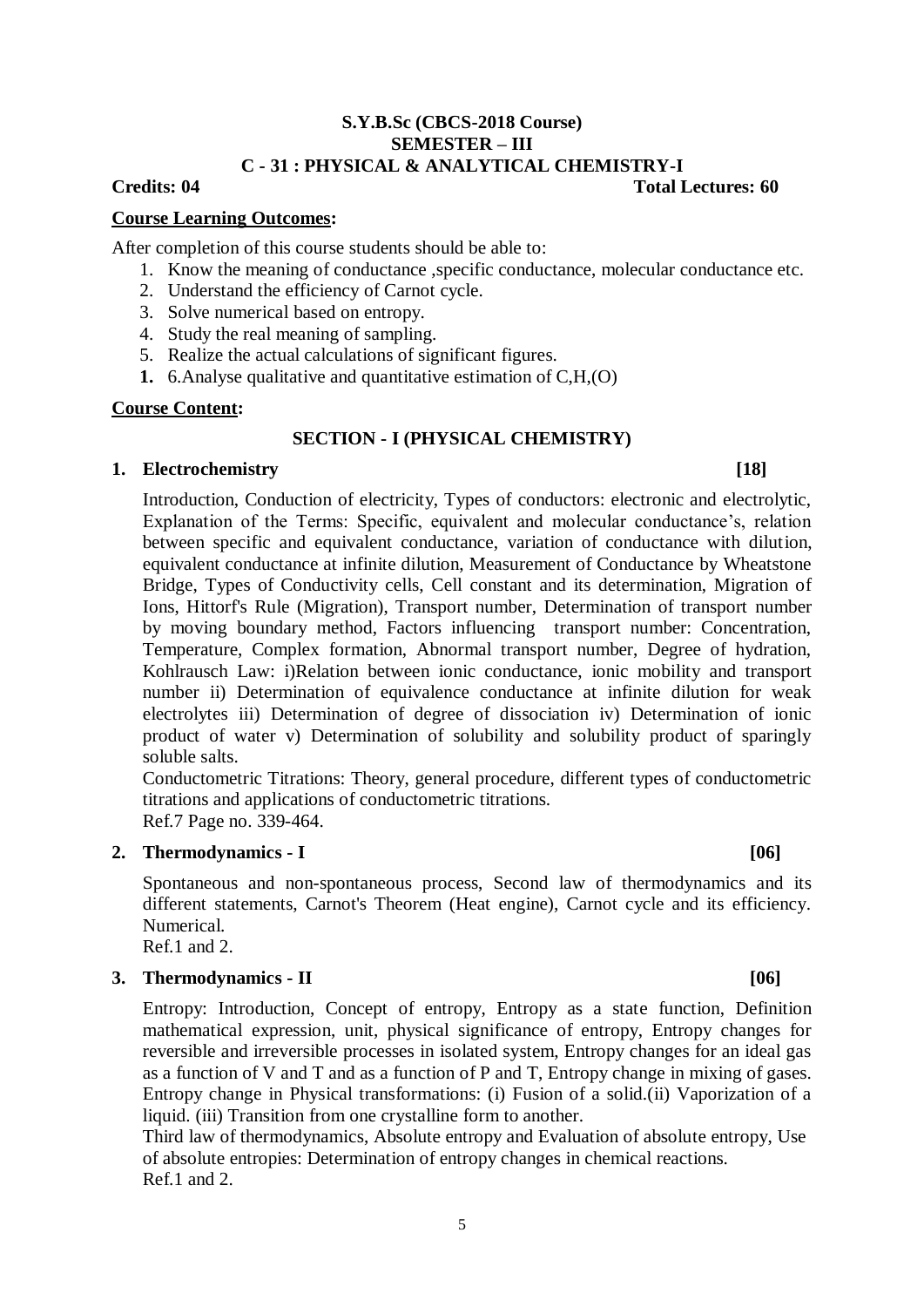## **REFERENCE BOOKS:**

- 1. Essentials of Physical Chemistry (2012), S Chand & Co. Ltd., ArunBahl, B. S. Bahl& G. D. Tuli.
- 2. Advanced Physical Chemistry (2011), S Chand & Co. Ltd., D. N. Bajpai.
- 3. Physical Chemistry, G.M.Barrow, International Student Edition, McGrow Hill.
- 4. Physical Chemistry, R.A.Alberty, Wiley Eastern Ltd.
- 5. University General Chemistry, C.N.Rao, Macmillan.
- 6. Physical Chemistry Through Problems, S.K.Dogra, Wiley Eastern Ltd.
- 7. Principles of Physical Chemistry, Samuel H. Maron,Carl F. Prutton, Fourth Edn.

## **SECTION – II (ANALYTICAL CHEMISTRY)**

## **1) Importance of Analytical Chemistry and Sampling [04]**

The analytical process, types of analytical techniques and their comparison. Sampling, storage of samples, sampling of solids, liquids and gases,.

## **2) Errors in Quantitative Analysis**. [0**6]**

Accuracy, precision, mean deviation, standard deviation, classification of errors, minimization of errors, significant figures and computations, reliability of results, Numericals.

## **3) Theory of Qualitative Analysis [10]**

Basic principle, common ion effect, solubility, solubility product, preparation of original solution, classification of basic radicals in groups, separation of basic radicals, removal of interfering anions (Phosphate and borate), detection of acidic radicals.

### **4) Analysis of Organic Compounds (Qualitative & Quantitative) [10]**

### **I. Qualitative**

A. Types of organic compounds, Characteristic tests and classifications, reactions of

different functional groups, analysis of binary mixtures.

### **II Quantitative**

- B. Estimation of C, H, (O) by combustion tube, detection of nitrogen, sulfur, halogen and phosphorous by Lassigen's test.
- C. Estimation of nitrogen by Dumas's Kjeldahl's flask method, estimation of halogen, sulphur and phosphate by Carious tube method.
- D. Determination of empirical and molecular formula and numerical problems.

### **REFERENCE BOOKS:**

- 1) The Quantitative Inorganic Chemistry by A.I. Vogel
- 2) Fundamentals of Analytical Chemistry by S.M.Khopkar
- 3) Quantitative Analysis by Day and Underwood
- 4) Analytical Chemistry by G.D.Christian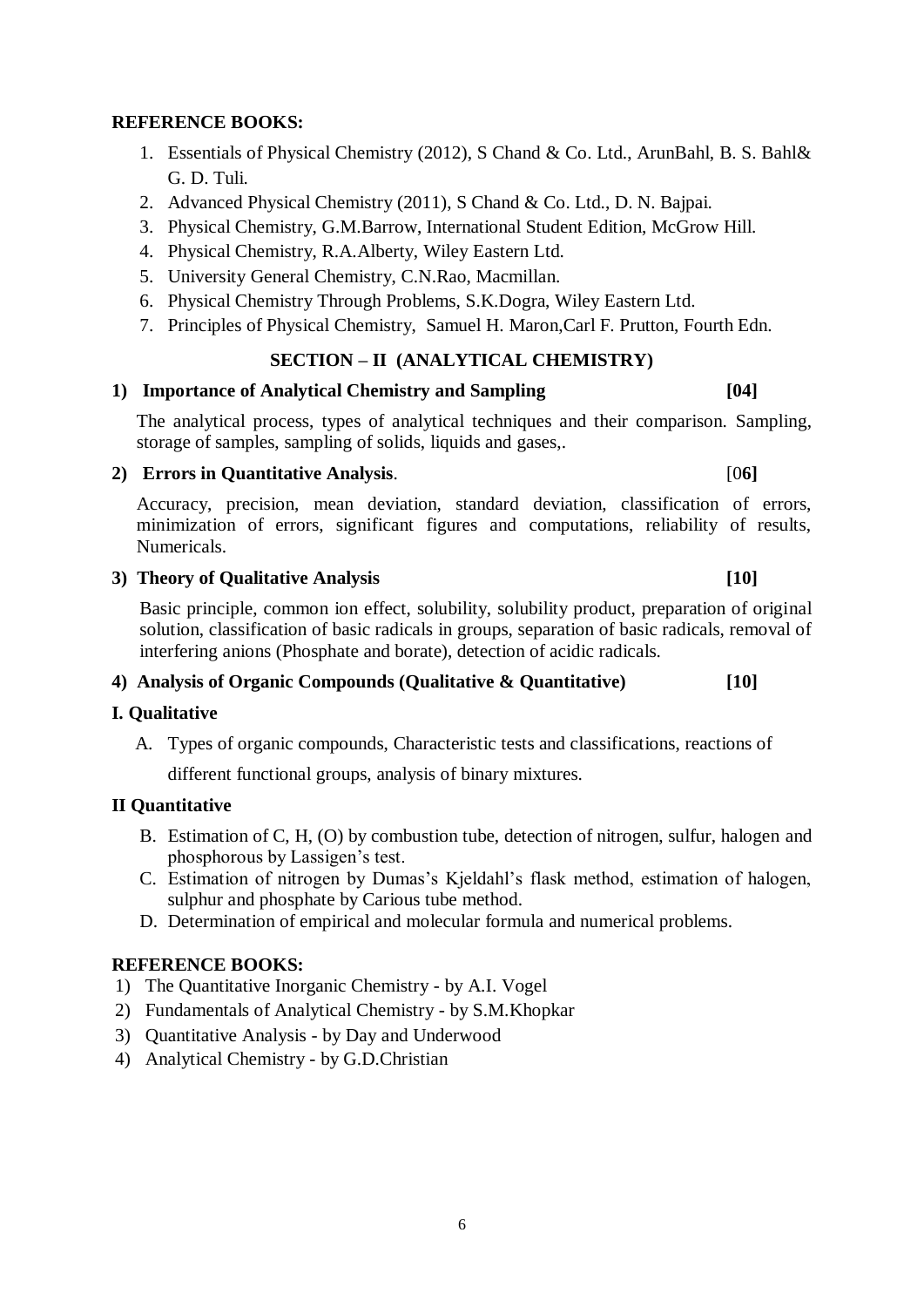#### **S.Y.B.Sc (CBCS-2018 Course) SEMESTER – III**

## **C-32 : ORGANIC & INROGANIC CHEMISTRY-III**

## **Course Learning Outcomes:**

After completion of this course students should be able to:

- 1. Understand the types of organic reaction and mechanism of some name reactions.
- 2. Write stereochemistry of cycloalkanes.
- 3. Study of ethers and epoxides.
- 1. 4.Know synthesis and reactions of pyridine, quinoline&isoquinoline.
- 2. 5. Explain study of chemistry of d-block elements.
- 6. Describe the role metals in bioinorganic compounds.
- **7.** Specify principles in metallurgy and its applications

## **Course Content:**

## **SECTION – I (ORGANIC CHEMISTRY)**

### **1. Organic reaction Mechanism** [10]

- a) Introduction, types of reagents–electrophile, nucleophile and free radical.
- b) Types of organic reactions: Addition, Elimination (β-elimination and Hofmann elimination), substitution (aliphatic electrophilic and nucleophilic, aromatic electrophilic) and rearrangement.
- c) Mechanism: (i) Aldol condensation (ii) Markovnikov and anti-Markovnikov addition reaction (iii)  $SN<sup>1</sup>$  and  $SN<sup>2</sup>$  reactions

Ref. 1  $& 4$ 

## **2. Stereochemistry of Cycloalkanes** [08]

- a) Baeyer's strain theory, Heat of combustion,
- b) cycloalkanes, factors affecting the stability of conformation,
- c) Conformation of cyclohexane equatorial and axial bonds,
- d) Monosubstituted cyclohexane stability with -CH3 and -C(CH<sub>3</sub>)<sub>3</sub>
- e) substitutes.

Ref. 3

### **3. Ethers and Epoxides** [06]

- a) Ether linkage, classification, Nomenclature, Physical properties.
- b) Industrial source.
	- i) Williamson's synthesis.
	- ii) Diazomethane method.
	- iii) Alkoxy mercuration demercuration.
	- iv) Reactions of ethers with cold HI, hot HI and dil  $H_2SO_4$ .
	- v) Synthesis of epoxides, Acid base catalyzed ring opening of epoxides, Reactions with Grignard reagent
	- (Ref.1, Pages 699 708, 713 719)

#### **Credits: 04 Total Lectures: 60**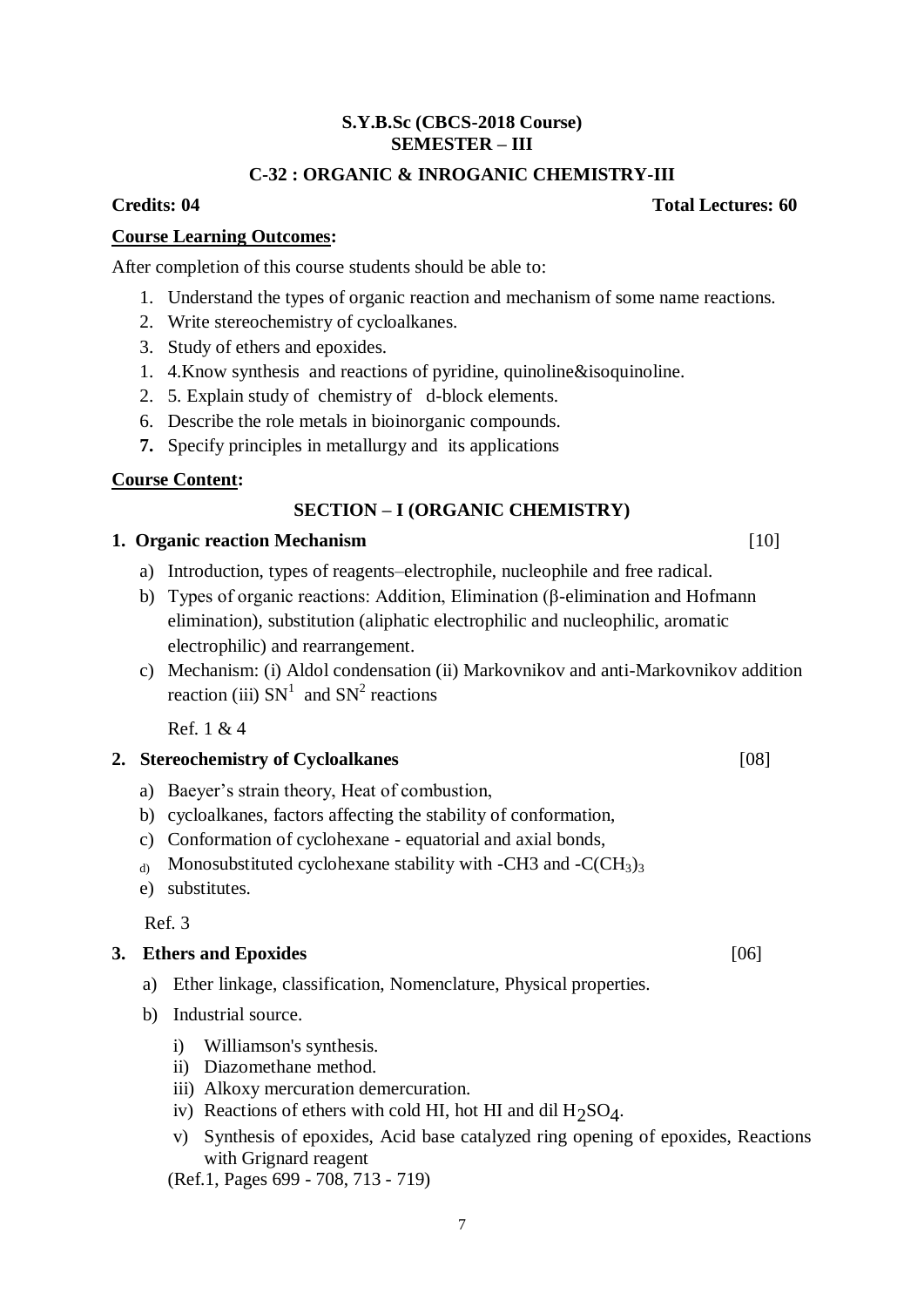#### 8

#### **4. Heterocyclic Chemistry** [06]

- a) Introduction.
- b) Structure.
- c) Nomenclature.
- d) Synthesis and reactions of:- (i) Pyridine (ii) Quinoline (iii) Isoquinoline. (Ref. 5 :- Sections 7 & 8, Pages :- 223-232, 273-293).

#### **Reference Books:**

- 1. Organic Chemistry-6h Ed. Morrison and Boyd Prentice Hall of India Prt Ltd,New Delhi-2001.
- 2. Outline of Biochemistry 5h Ed., Conn, Stumpf Bruening and Roy Doi John Wiley 1987.
- 3. Stereochemistry of carbon compounds E. L. Eliel
- 4. Reactions, rearrangements and reagents S N Sanyal
- 5. Principles of modern Heterocyclic Chemistry By L.A. Paquette.

### **SECTION – II (INORGANIC CHEMISTRY)**

#### **1. Chemistry of d-block elements** [08]

Position of d-block in periodic table, electronic configuration, trends in properties of these elements w.r.t.(a) Size of atoms & ions (b) Reactivity (c) Catalytic activity (d) Oxidation states (e) Complex formation ability (f) Colour (g) Magnetic properties (h) Nonstoichiometry(i) Density (j) Melting & Boiling points.

Ref.1 Page no. 651-675 and

2 Page no. relevant pages.

#### **2. Bioinorganic chemistry** [08]

Role of metals in bioinorganic compounds, Biological role of some alkali metals and transition metals: compounds of Ca, Mg, Fe and Co, Bioinorganic chemistry of iron , Haemoglobin and myoglobin, Functions of oxygen transfer, oxyhaemoglobin and deoxyhaemoglobin, photosynthesis; photosystem-I and photosystem-II, Vitamin B-12 , Structure and Applications.

Ref.3. page no. 851-921

4. page no. 645-655.

### **3. General Principles of Metallurgy:** [08]

Introduction, occurrence of metals, ores and minerals, types of ores, operations involved in metallurgy, Crushing, Pulverisation, Methods of concentration such as Hand picking, Gravity separation, Magnetic separation. Froth flotation, Calcinations, Roasting etc.

Reduction, Various methods of reduction such as smelting, Aluminothermic process and Electrolytic reduction, Refining of metals, Various methods of refining such as poling, liquation, electrolytic and vapour phase refining (Van Arkel Process).

Ref. 5. page no. 262-271.

6. page no. 2.3-2.8, 2.13-2.17.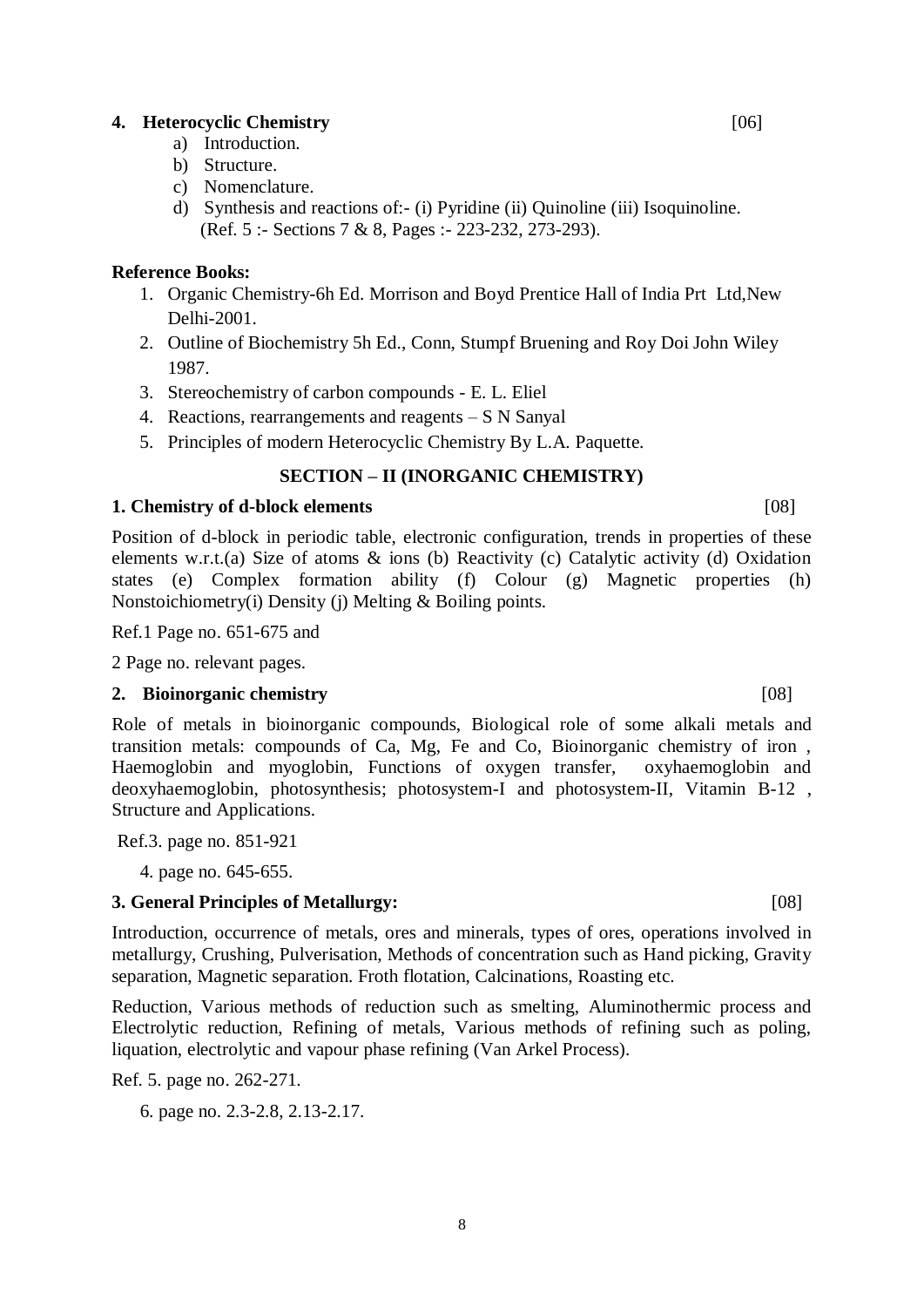#### **4. Metallurgy of Aluminium (Electrometallurgy):** [06]

Occurrence, Physiochemical principles, Extraction of Aluminium, Purification of bauxite by Baeyer's process, Electrolysis of alumina, Application of aluminum and its alloys.

Ref. 5 page no. 458-463. 6 page no. 2.209 to 2.211.

#### **References:**

- 1. Concise Inorganic Chemistry by J. D. Lee**.**
- 2. General Chemistry-Raymond Chang.
- <sup>3.</sup> Inorganic Chemistry-James Huheey, Third  $Ed<sup>n</sup>$
- 4. Inorganic Chemistry-Shriver and Atkins, Third Ed<sup>n,</sup>
- 5. Advanced Inorganic Chemistry, Satyaprakash, Tuli, Basu,
- 6. Text book of Inorganic Chemistry, P.L. Soni.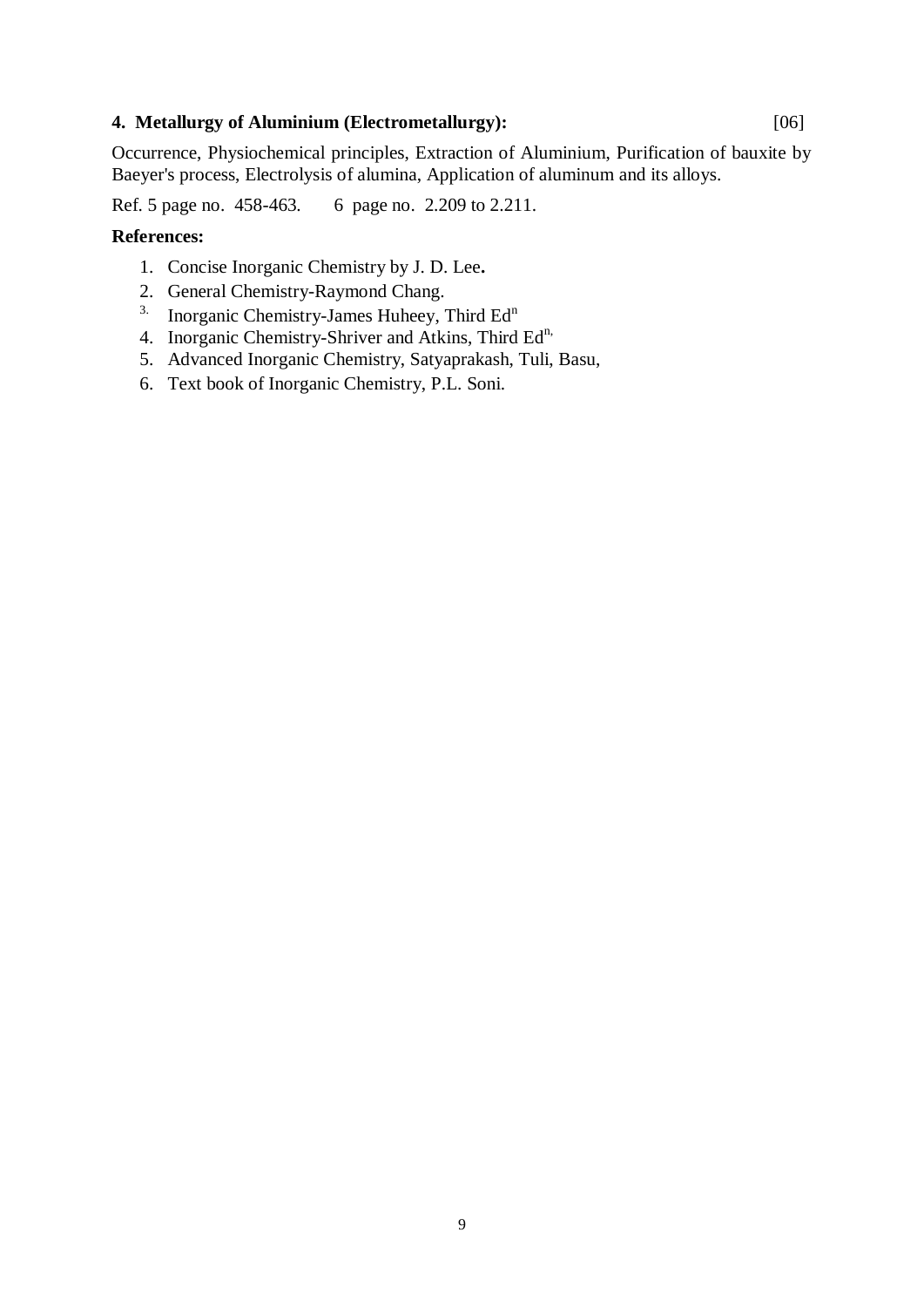### **S.Y.B.Sc (CBCS-2018 Course) SEMESTER – III**

## **C-33 : PRACTICAL COURSE - III**

## **Credits: 02**

## **Course Learning Outcomes:**

After completion of this course students should be able to:

- 1. Study the reaction between  $K_2S_2O_8$  and KI.
- 2. Determine the normality of strong acid conductometrically.
- 3. Find out the CST of phenol-water system.
- 4. Analyse binary mixture of organic compound.
- 5. Estimate the Vitamin C and Acetamide.

## **Course Content:**

## **A. PHYSICAL CHEMISTRY EXPERIMENTS (Any 5)**

- 1 To study the reaction between  $K_2S_2O_8$  and KI (Equal concentrations).
- 2 To determine the normality of the given strong acid by titrating it against strong alkali conductometrically.
- 3 Determination of solubility of benzoic acid at different temperature and to determine ΔH of dissociation process.
- 4 To determine critical solution temperature of phenol water system
- 5 To determine molecular weight of given organic liquid by steam distillation
- 6 To study neutralization of acid (HCl) base (NaOH) and  $CH<sub>3</sub>COOH$  by NaOH and H<sub>2</sub>SO<sub>4</sub> by NaOH.
- 7 To determine the rate constant of base catalyzed ester hydrolysis.
- 8 To determine the specific and molar refractions of benzene, toluene and xylene by Abbe's refractometer and hence determination of the refraction of  $-CH<sub>2</sub>$ - group (Methylene group). (Densities should be determined by students.)

### **B. ORGANIC CHEMISTRY EXPERIMENTS**

### **Organic qualitative analysis: (3 Mixtures)**

a) Separation of binary mixtures (without ether) followed by Type determination, Recrystalization, M.P./B.P. of separated organic components from mixture.

Type determination, Recystalization, M.P./B.P.

The following compounds should be selected:-

Acids:- Benzoic, salicylic, phthalic, cinnamic and oxalic acid.

Phenols:- α-Naphthol, β-Naphthol & Resorcinol

Bases:- Aniline, p-Toluidine, o-Nitroaniline, p-Nitroaniline, mNitroaniline, and N-N dimethyl aniline.

Neutrals:- Acetone, Ethylmethyl ketone, Ethyl acetate, Naphthalene, m-Dinitrobenzene, Nitrobenzene, Acetanilide, Thiourea

## **Volumetric analysis : (Any two)**

- (i) Estimation of Acetamide.
- (ii) Estimation of Carboxylic acid.
- (iii) Estimation of Vitamin C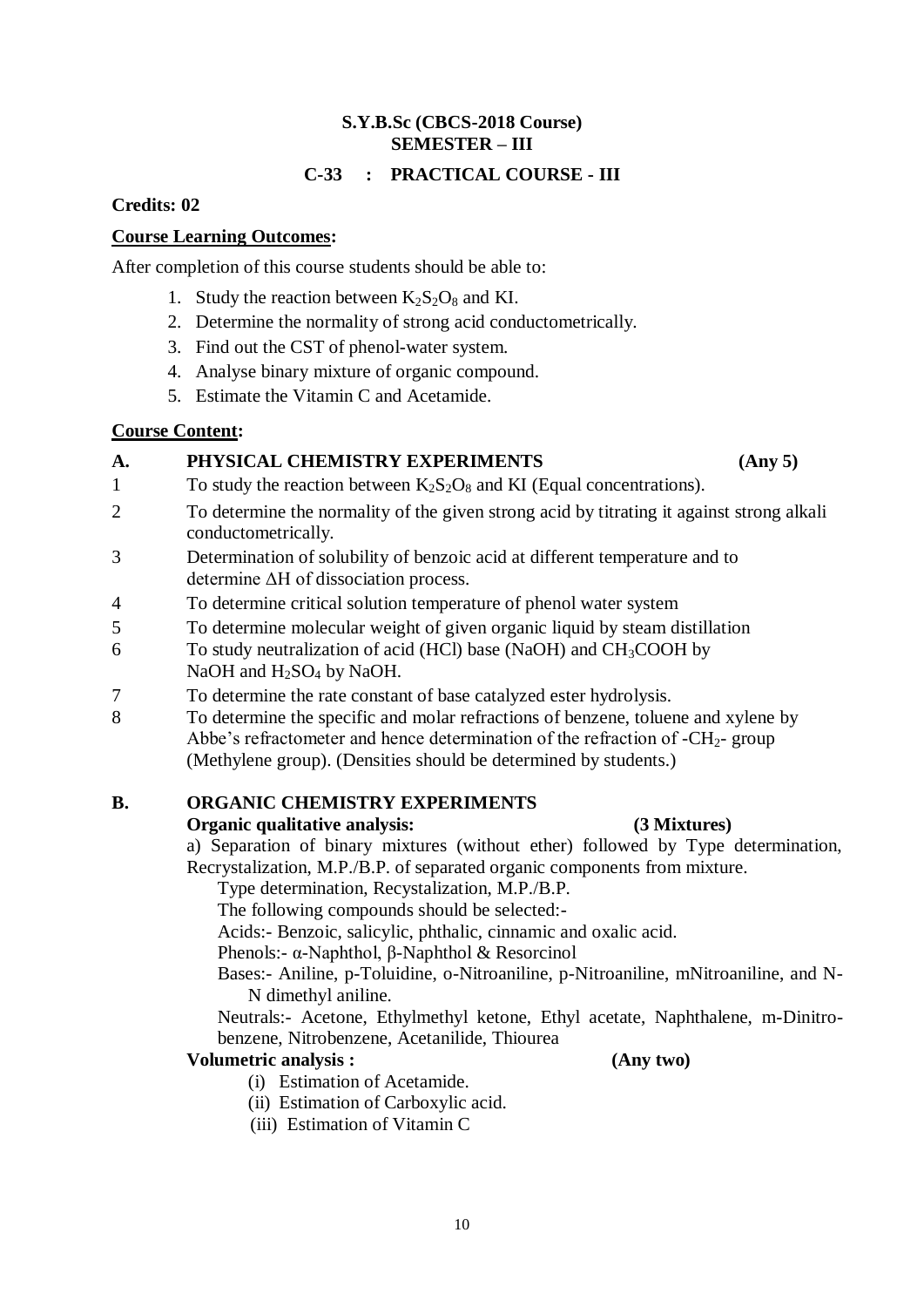#### **S.Y.B.Sc. (C.B.C.S. 2018 Course) SEMESTER-III B - 3 1 : ANGIOSPERM TAXONOMY**

## **Core Course – Theory; Credits- 04 Total lectures- 60 L**

#### **Course Learning Outcomes :**

#### **On Completion of this course, students are able to:**

- 1. Know the vegetative characteristics of the plant.
- 2. Know the scope and importance of the discipline.
- 3. Learn about the reproductive characteristics of the plant.
- 4. Understand the plant morphology and the diversity of angiosperms.
- 5. Understand the comparative account among the families of angiosperms.
- 6. Know the economic importance of the angiosperm plants.
- 7. Understand plant communities and ecological adaptations in plants.

#### **Course content**

### **TAXONOMY**

| <b>Introduction to plant taxonomy:</b>                                   | 09 L |
|--------------------------------------------------------------------------|------|
| Definition, objectives, importance, concept of systematics and taxonomy. |      |
| Aspects of plant systematic:                                             | 09 L |

System of classification: Natural, Artifical and Phylogenetic.

## **3. System of classification: 09 L**

Salient features of Bentham & Hooker's and Engler&Prantle's system of classification with merits & demerits.

#### **4. Botanical nomenclature: 11 L**

Salient features of ICBN; concept of binomial nomenclature, taxonomic ranks and concept of species.

### **5. Study of plant families: 22 L**

Study of following flowering plant families according to Bentham & Hooker's system distribution, distinguishing character, floral formula, floral diagram and economic importance.

- Annonaceae
- Brassicaceae
- **Meliaceae**
- Caesalpinaceae
- Apiaceae
- **Asteraceae**
- Solanaceae
- Acanthaceae
- Euphorbiaceae
- Amaryllidaceae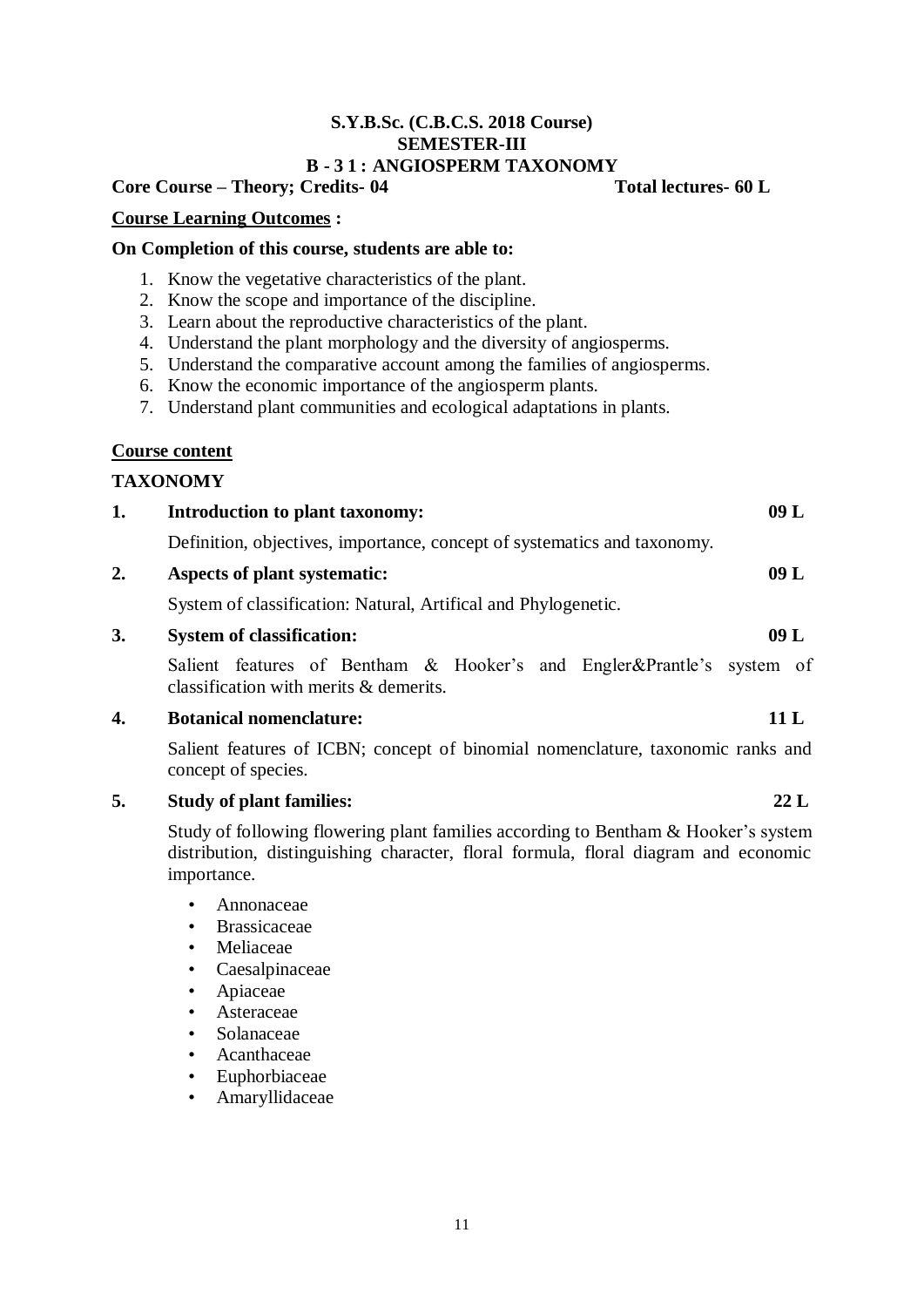## **Reference Books:**

- 1. Cronquist, A. 1968. The evolution and classification of flowering plants. Thomas Nelson (Printers) Ltd., London & Edinburgh.
- 2. Delevoryas Th. 1965. Plant Diversification. modern biology series, Halt, Rinehart & Winston, New York.
- 3. Foster, A.S. and Gifford, A.E.M., Jr. 1967. Comparative Morphology of Vascular Plants. Vakils. Peffer& Simons Pvt. Ltd.
- 4. Spome, K.R. 1977. The Morphology of Angiosperms. B.I. Publication, Bombay.
- 5. Bhowani. S.S. and Bhatnagar, S.P. 2000. The Embryology of Angiosperms, 4<sup>th</sup> revised and enlarged edition. Vikas publishing house, Deihi.
- 6. Johri B.M.1984, Embryology of Angiosperms. Springer-Verlag, Berlin.
- 7. V.N.Naik, 1985. Taxonomy of Angiosperms.
- 8. P.Shukla and S.Mishra, 1979. An Introduction to taxonomy of Angiasperms.
- 9. A text book of Botany K.N.Dhumal *et al* Nirali Prakashan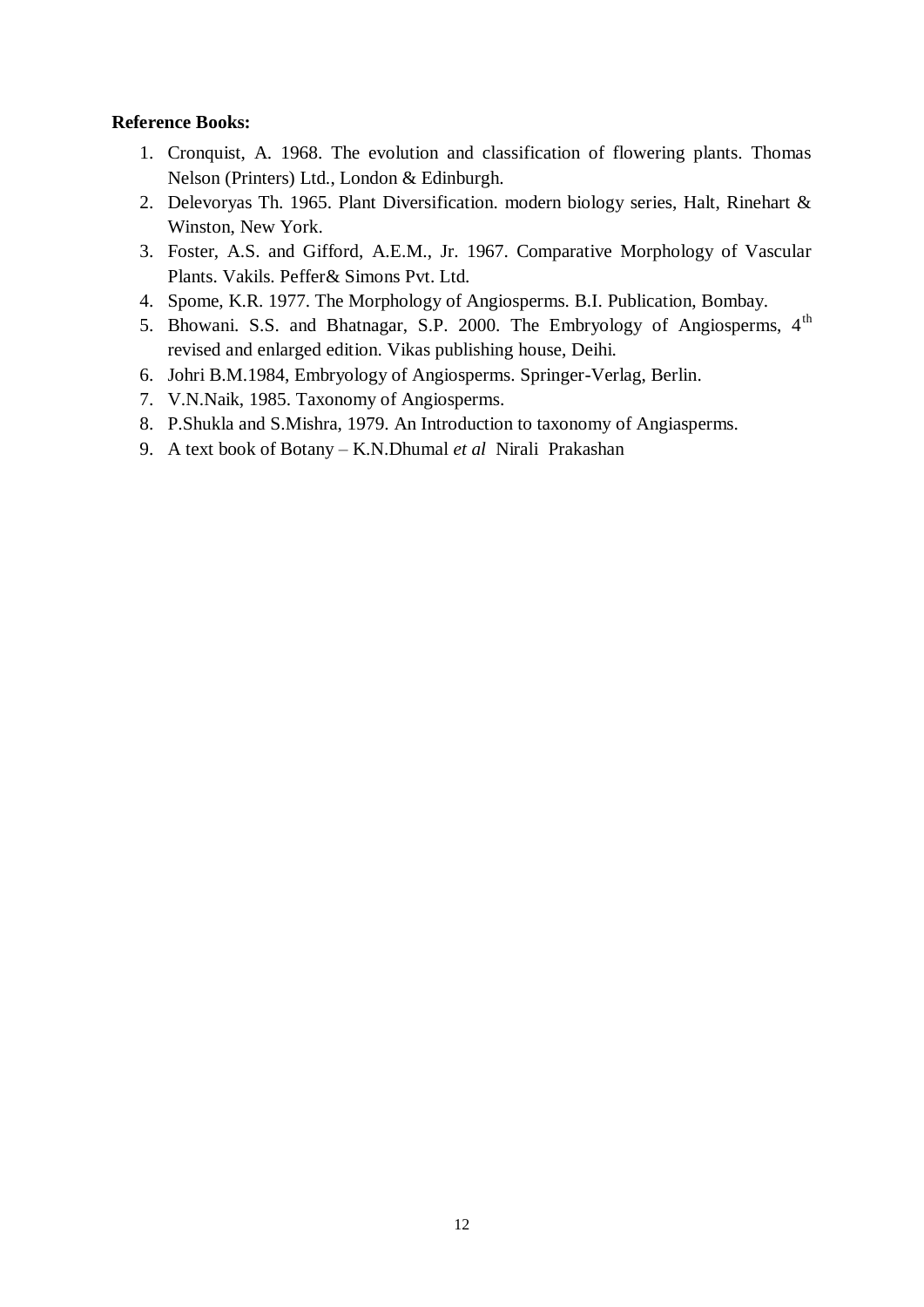## 13

#### **S.Y.B.Sc.(C.B.C.S. 2018 Course) SEMESTER-III B-32: DEVELOPMENTAL BOTANY & EMBRYOLOGY**

## **Core Course – Theory; Credits- 04 Total lectures- 60 L**

## **Course Learning Outcomes :**

## **On Completion of this course, students are able to:**

- 1. Understand the various components of stem and wood during its secondary growth.
- 2. Enlighten about the mechanism of pollination and basic structure of the embryo.
- 3. Understand the scope & importance of anatomy and embryology.
- 4. Know various tissue systems, normal and anomalous secondary growth in plants and their causes. Perform the techniques in anatomy.
- 5. Understand structure and development of microsporangium and megasporangium.
- 6. Understand male and female gametophytes.
- 7. Know fertilization, endosperm and embryogeny.

### **Course content**

## **DEVELOPMENTAL BOTANY:**

## **1. Organization of higher plant body:- 06 L**

Primary structure of root and shoot systems, tissue systems in plants.

Meristamatic tissues: general characters, theories-Histogen theory, apical cell theoryandTunica corpus theory; shoot apical meristem, root apical meristem,lateral meristems and their functions,Permanent tissues.

## **2. Epidermal tissue system- 05L**

Epidermal cells, structure of typical stoma, types & functions,

Epidermal outgrowths - trichomes and their functions.

## **3. Mechanical tissues system- 04L**

Types of mechanical tissues, distribution of mechanical tissues in

- *Coleus*,*Zea maize.*
- Leaf *Eucalyptus, Cycas*
- Root- *Zea maize* -Functions of the mechanical tissue system.

## **4. Secondary growth: 05L**

Normal secondary growth in dicotyledone root, stem and leaf root, monocotyledon root stem, and leaf; their tissues and thier function

## 5. **Anamolous Secondary Growth: 05L**

Defination, causes, anomalous secondary growth in *Bignonia, Borrhaevia, Dracena.*

## **EMBRYOLOGY**

- **1. Introduction to plant Embryology, definition and scope. 03L**
- **2. Microsporangium 08L**

structure of tetrasporangiate anther, tapetum types, sporogenous tissue. **Microsporogenesis**: Process, cytokinesis and its types.Types of microspore tetrad. **Male gametophyte:** structure of pollen grain, development of male gametophyte.

## **3. Megasporangium 10L**

Structure and types of ovules – anatropous, orthotropous, amphitropous, campylotropous, circinotropous.

**Megasporogenesis:** Tenuinucellate and crassinucellate ovules, types of megaspore tetrads.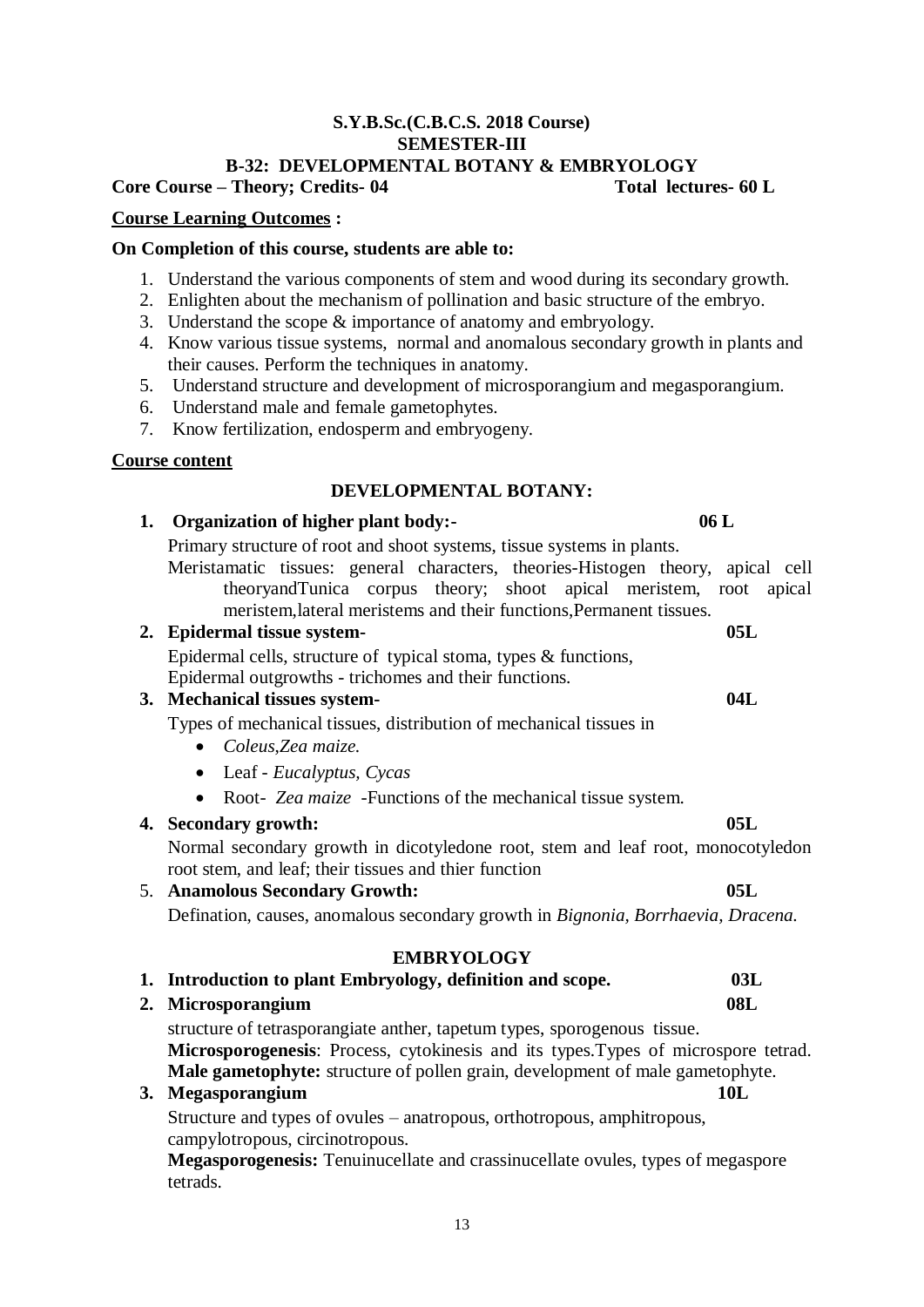**Female gametophyte:** structure of typical 8-nucleate embryo sac, types and development of embryo sacs – monosporic, bisporic and tetrasporic.

- **4. Fertilization 08 L** Pollen stigma interaction, self compatibility, entry of pollen tube, discharge of pollen tube content, fusion of gametes, syngamy, triple fusion, significance of double fertilization.
- **5. Endosperm types:** nuclear, helobial, cellular. **03L**

**6. Embryo -** structure of dicot and monocot embryo (development not expected) **03L**

## **Reference books:**

- 1. Carliquist, S, 1988, Comparative wood Anatomy: Systematic, Ecological and Evolutionary Aspects of Dicotyledonous wood, Spring-Verlag, Berlin.
- 2. Cutter,E.G. 1969. Part I. Cells and Tissues. Edward Arnold, London.
- 3. Cutter, E.G. 1971. Plant Anatomy; Experiment and Interpretation.PartII.Organs. Edward Arnolod, London.
- 4. Esau, K. 1977. Anatomy of seed Plants, 2<sup>nd</sup>edition.JohnWiely and Sons. New York.
- 5. Fahn, A. 1974. Plant Antonomy, 2ndedition.Pergamon Press, Oxford.
- 6. Fuller, K.W. and Gallon, J.R. 1985. Plant Products and New Technology. Clarendon Press, Oxfard, New York.
- 7. Lyndon, R.F. 1990. Plant Development; The Cellular Basis Unwin Hyman, London .
- 8. Mauseth, J.D. 1988. Plant Anatomy.The Benjamin/Cummings Publishing Company Inc. Mento Park, California.USA.
- 9. Nair. M.N.B. 1998.Wood Anatomy and Major Uses of Wood. Faculty of Forestry, Universit Putra Malaysia, 43400 Serdang, Selangor D.E/. Malaysia.
- 10. Raghvan,V.200.Developmental Biology of Flowering Plants. Springer-Verlag, New York.
- 11. Raven P.H.Evert, R.E. and Eichhorn,S.E. 1999.Biology of Plants of edition W.H. Freeman and Co. Worsm Publishers, New York.
- 12. Steeves, T.A. and Sussex. I,M. 1989. Patterns in Plant Development, 2<sup>nd</sup>edition.Cambrige University Press, Cambridge.
- 13. Thomas, P.2000. Trees: Their Natural History. Cambridge University Press,Cambridge.
- 14. Tippo, o. and Stern, W.L.1977. Ornamental Horticualture, Macmillan India Ltd.New Delhi.
- **15.** P.Maheshwary: Plant Embryology.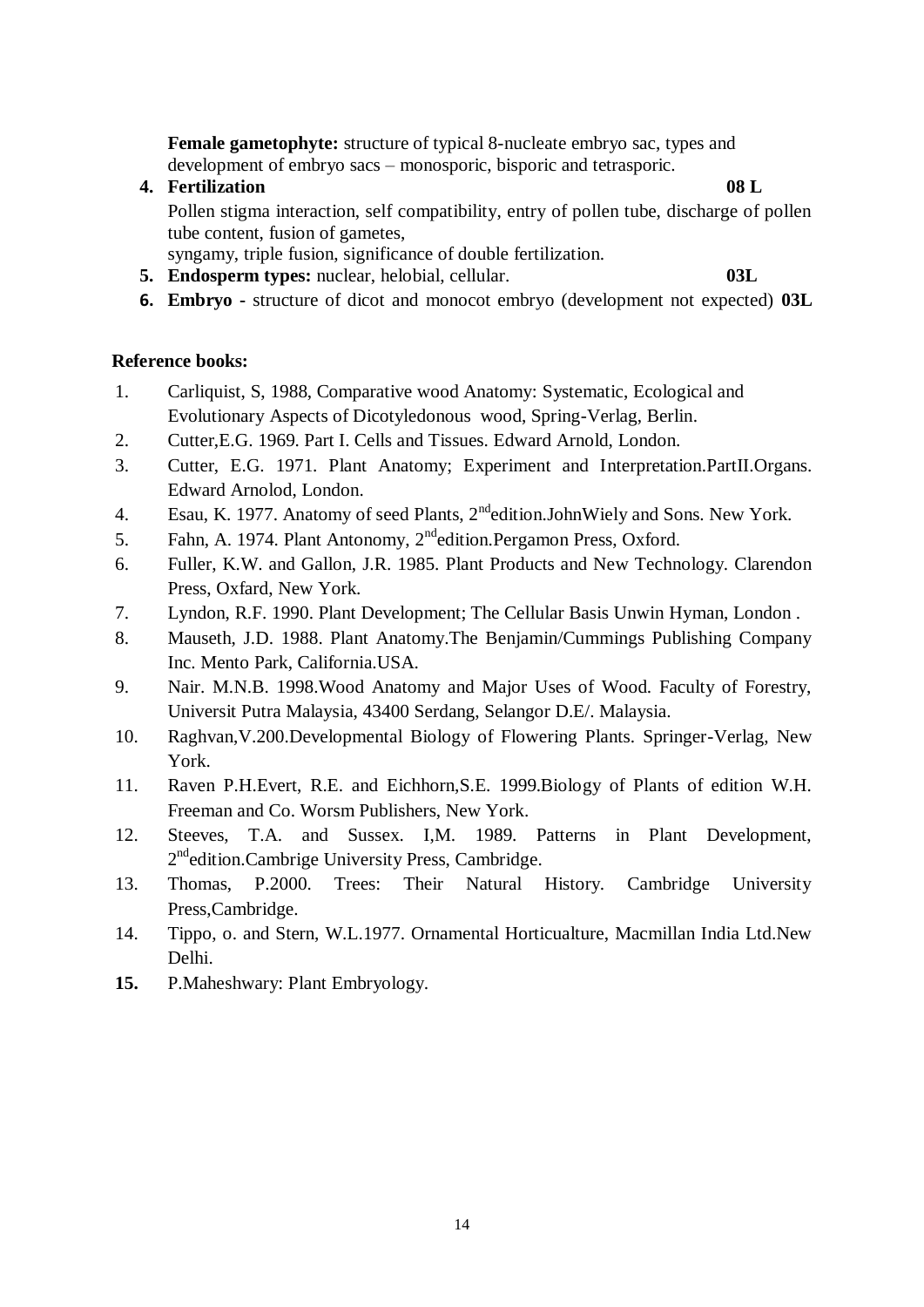### **S. Y. B.Sc. (C.B.C.S. 2018 Course) SEMESTER- III B 33 - Botany Practical course**

### **Core Course – Practical; Credits- 02 Contact hours per practical – 04 h (ANY-10)**

## **Course Learning Outcomes :**

On Completion of this course, students are able to:

- Understand the plant morphology and the diversity of angiosperms.
- Understand the comparative account among the families of angiosperms.
- Know the economic importance of the angiosperm plants.
- Understand the scope  $\&$  importance of Anatomy and Embryology.
- Know various tissue systems, normal and anomalous secondary growth in plants and their causes. Perform the techniques in anatomy.

## **Course content**

## **ANGIOSPERM TAXONOMY**

1.- 6 Study of plant families (according to Bentham & Hooker's system of classification) with the help of locally available specimen.

- Annoniaceae
- Brassicaceae
- Meliaceae
- Caesalpinaceae
- Apiaceae
- Asteraceae
- Solanaceae
- Acanthaceae
- Euphorbiaceae
- Amaryllidaceae

|  | 7. Study hydrophytic and xerophytic plants and their adaptations. |  |
|--|-------------------------------------------------------------------|--|
|  |                                                                   |  |

- 8. Methods of sampling plant communities. E
- 9. Determination of rain fall, temperature, light intensity and humidity of atmosphere. D

## **DEVELOPMENTAL BOTANY & EMBRYOLOGY**

|     | 10. Study of epidermal structures -                                            | Ε |
|-----|--------------------------------------------------------------------------------|---|
|     | Stomata - types with suitable examples.<br>$\bf{1)}$                           |   |
|     | ii) Multilayered epidermis in <i>Nerium</i> and <i>Opuntia</i> .               |   |
|     | iii) Trichomes - types with suitable examples.                                 |   |
|     | 11. Study of mechanical tissues in                                             | E |
|     | Stem - Coleus, maize.<br>i)                                                    |   |
|     | ii) Leaf - <i>Eucalyptus</i> , <i>Cycas</i> . Root - Maize.                    |   |
| 12. | Study of vascular cambium in stem and root. Secondary growth in dicot stem     |   |
|     | and root.                                                                      | E |
| 13. | Study of anomalous secondary growth in Bignonia, Borrhaevia and Dracenaby hand |   |
|     | sectioning method.                                                             | E |
| 14. | Study of types of ovules.                                                      | E |
| 15. | Study of dicoylidons and embryo                                                | E |
| 16. | A) Study of pollen grains by acetolysis method.                                | E |
|     | B) Study of pollen grains by NPC observation.                                  | E |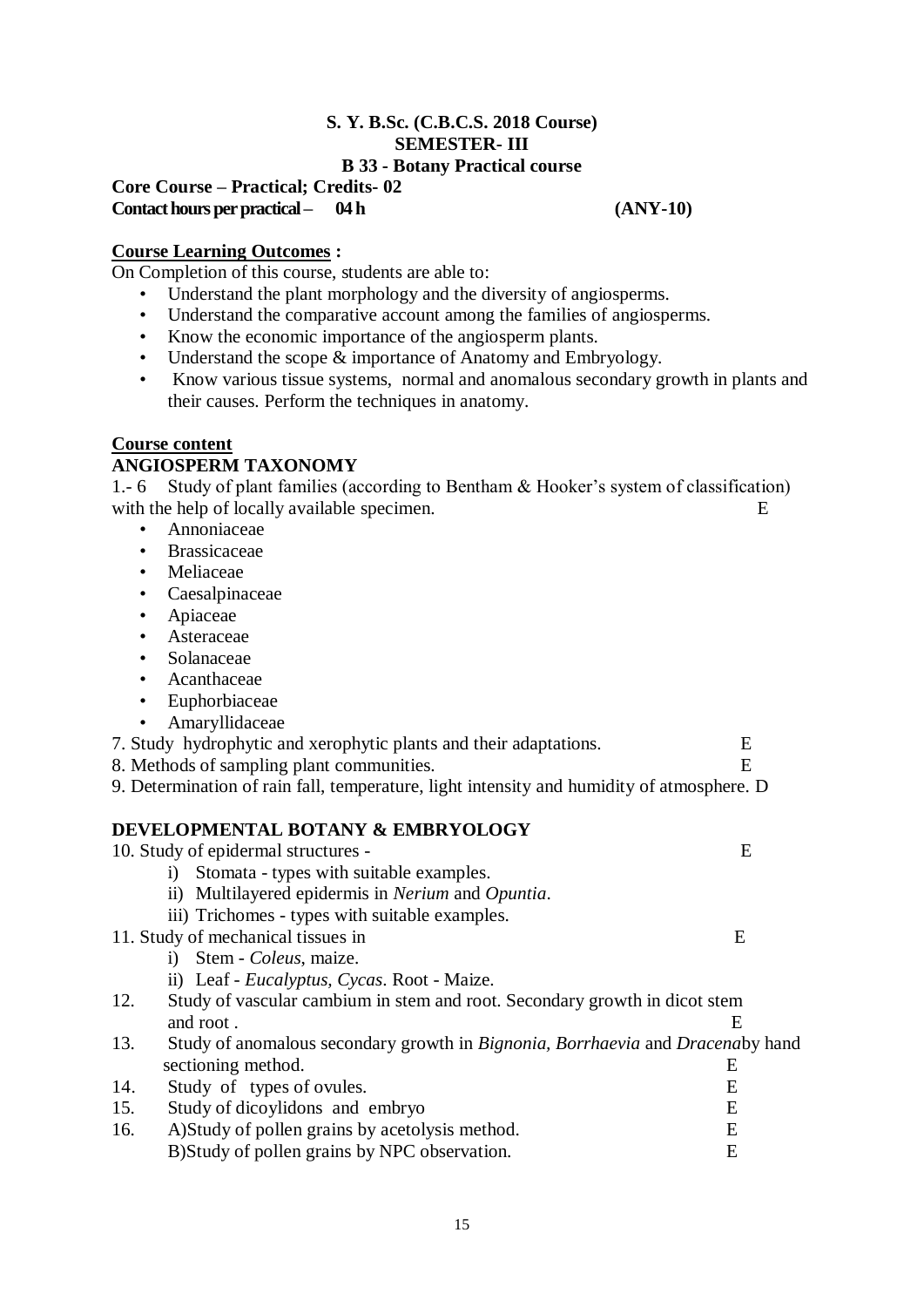#### **Reference books:**

- 1. Copeland, R.A 1996, Enzymes: A Practical introduction to Structure, Mechanism, and Data Analysis. VCH Publisher, New York.
- 2. Dryer, R.L. and Lata, G.F. 1989, Experimental Biochemistry. Oxford, University Press, New York .
- 3. Moore, T.C. 1974. Research Experience in plant Physiology. A Laboratory Manual. Springe-Verlag, Berlin.
- 4. Wilson, K. and Goulding , K.H. (Eds)1986. A Biologists Guide to Principles and Techniques of Practical Biochemistry. Edward Arnold, London, Uk.
- 5. Practical Botany-S. B. Agarwal
- 6. A Mannual in Plant Physiology Practical –Vaidya&Kulkarni
- 7. Practical Botany- By S C Santra, Vol. 1, Vol. 2, New Central Book Agency (P) Ltd., Kolkata.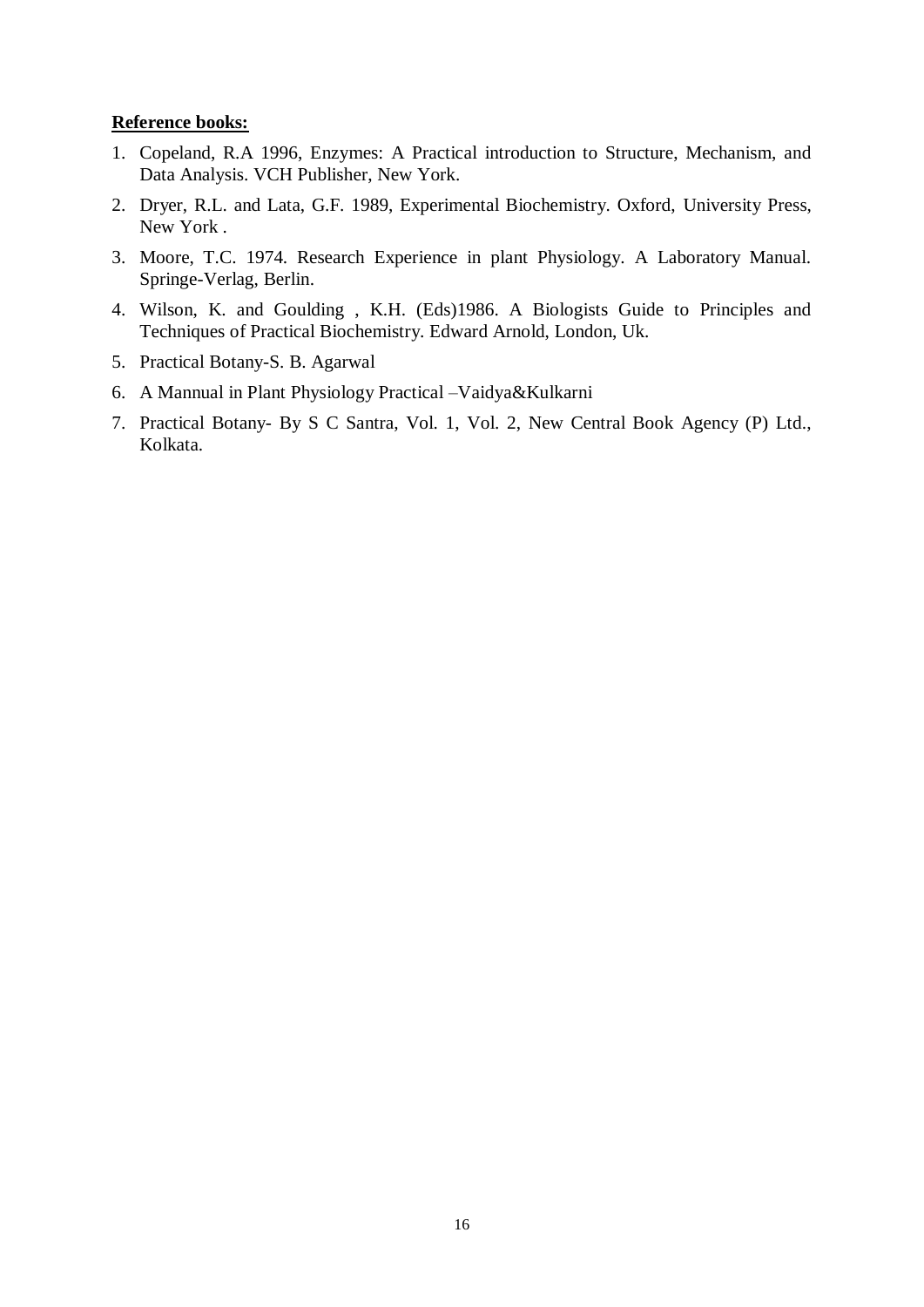## **S. Y. B.Sc. (CBCS - 2018 Course) SEMESTER III**

## **Z 3 1 : Functional Anatomy of Non-Chordates II and Biodiversity Total Credits: 04 Total lectures: 60**

## **Course Outcomes:**

On completion of the course, students are able to:

- 1. Understand the systematic position and external morphology of Starfish.
- 2. Understand and study the various systems like structure and types of pedicellariae, digestive system, respiratory system, nervous system, sense organs, autotomy and regeneration in starfish.
- 3. Understand the classification and diversity of various classes of phylum Arthropoda, Mollusca, Echinodermata, Hemichordata.
- 4. Understand and study classification and general characters of Nematoda, Nematode development.
- 5. Study and understand various types of shell and foot modification in Mollusca.
- 6. Explain, study and understand concept of mimicry in insects.
- 7. Study and understand metamorphosis in insects.
- 8. Gain knowledge about Bioluminescence.

## **Course Content**

## **UNIT I** 15L

### **Study of starfish** *( Asterias rubens)*

- i) Systematic position, Habits and habitat.
- ii) External characters.
- iii) Structure and types of pedicellariae.
- iv) Digestive system Alimentary canal, food, feeding mechanism and physiology of digestion.
- v) Water vascular system.
- vi) Nervous system and sense organs.
- vii)Reproductive system, Larval development and metamorphosis.
- viii) Autotomy and regeneration.

### **UNIT II 20L**

## **Salient features and classification upto classess of the following : (any two examples from each class)**

- i) Arthropoda Crustacea, Arachnida, Insecta, Myriapoda, Onychophora
- ii) Mollusca Aplacophora, Gastropoda, Pelecypoda, Scaphopoda, Cephalopoda
- iii) Echinodermata Asteroidea, Ophuroidea, Holothuria, Echinoidea, Crinoidea
- iv) Hemichordata Enteropneusta, Pterobranchia

## **UNIT III**

### **Study of following with reference to 20L**

- i) Nematoda Classification and general characters of Nematoda, Nematode development, Some common nematode parasites of man (Any Four)
- ii) Arthropoda Metamorphosis in Insects, Mimicry in Insects
- iii) Mollusca Shell and foot modification in mollusca

## **UNIT IV** 05L

### **Bioluminescence in Firefly**

17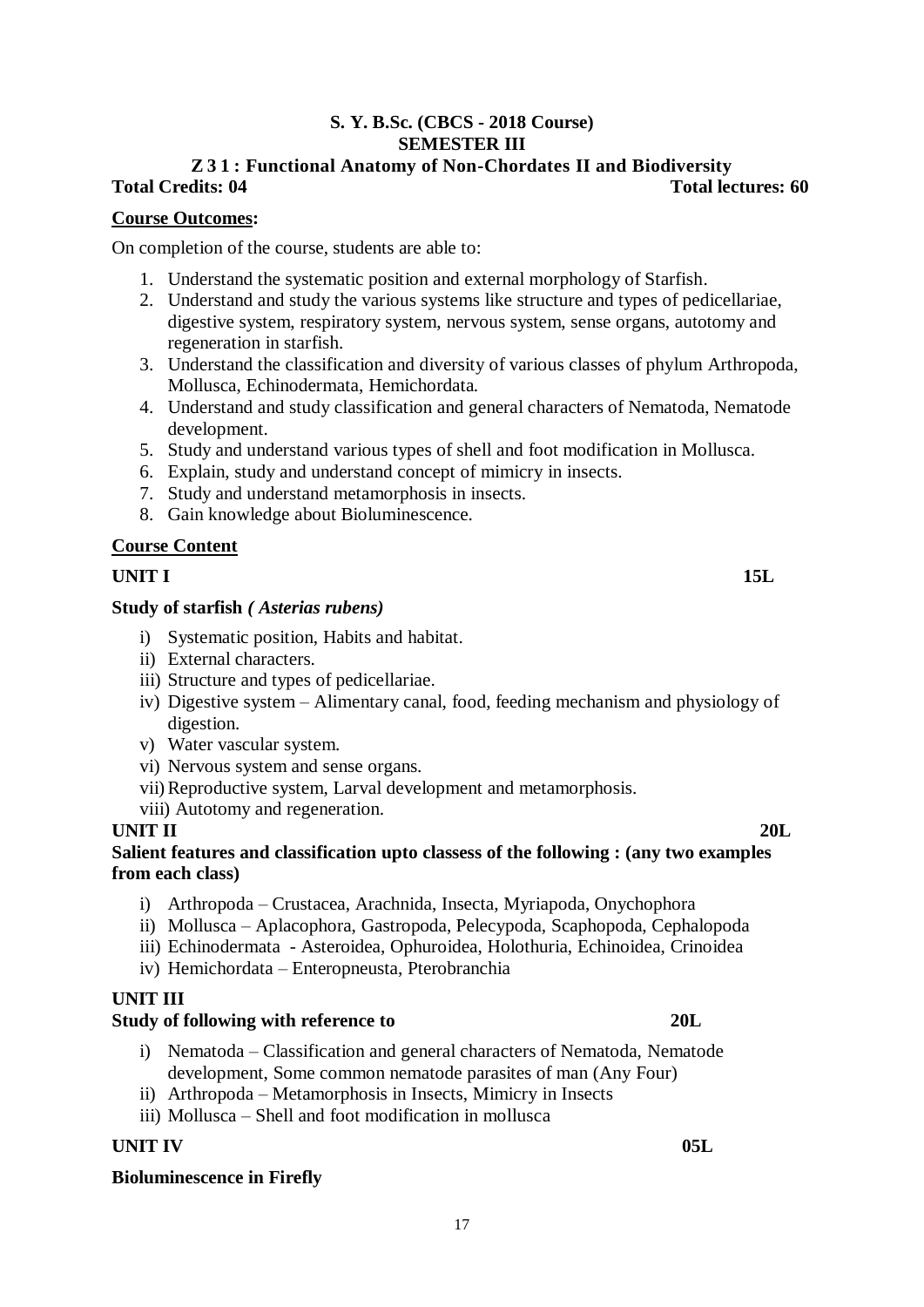## **Reference books :**

- 1. The invertebrates Hyman L. H.
- 2. Arthropoda, Mollusca and Echinodermata Kotpal R.L.
- 3. Mollusca Mortan J.E.
- 4. Echinodermata Nicholas D.
- 5. Zoology,Non-chordates Marathe,Agarkar and Joshi. Narendra Publication.
- 6. Invertebrate Zoology (1983). E.L. Jordan and P.S. Verma
- 7. Biology of higher invertibrates Russell- Hunter.
- 8. Invertebrates Kotpal R.C.
- 9. A Text book of Invertebrate zoology Prasad S. N.
- 10. A Text book of Invertebrate zoology Srivastava M.
- 11. Modern text book of zoology Invertebrates Kotpal, Agarwal and Khetarpal.
- 12. Invertebrate structure and function Barrington.
- 13. Biology of Non-chordates Nigam
- 14. Invertebrate Zoology Barnes.
- 15. Textbook of Zoology Invertebrates Vol.1(1992) Parker and Haswell.
- 16. A life of invertebrate Russel Hunter.
- 17. College Zoology Boolootin and stiles.
- 18. A manual of practical Zoology Invertebrates P.S. Verm

\*\*\*\*\*\*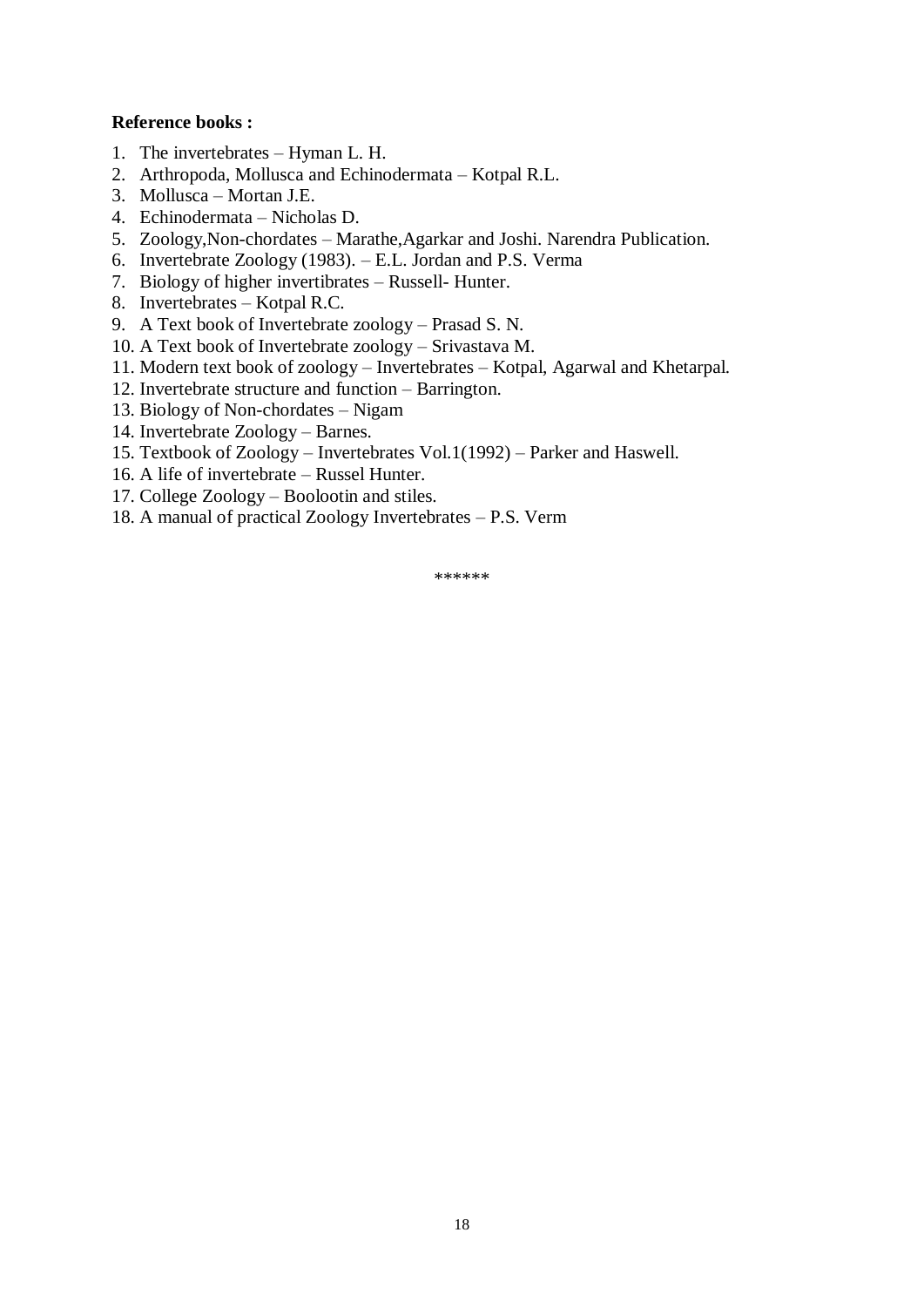## **S. Y. B.Sc. (CBCS - 2018 Course) SEMESTER III Z 3 2 : Histology of Mammals**

## **Total Credits: 04 Total lectures: 60**

### **Course Outcomes:**

On completion of the course, students are able to:

- 1. Understand the term histology.
- 2. Understand how tissues are produced from cells.
- 3. Understand and study cell, various types of tissue- structure and function, organ and system.
- 4. Study and understand gross anatomical structure of various organs through vertical section, longitudinal section and transverse section.
- 5. Study and understand gross anatomical structure and function of endocrine glands.

### **Course Content**

#### **UNIT I 20L**

#### **Study of Tissues**

Review of the following tissues with reference to structure and functions.

## **i) Epithelial Tissues**

- a) Simple epithelial tissue
- b) Compound epithelial tissue
- c) Glandular epithelium

#### **ii) Connective Tissues**

- a) Loose connective tissue
- b) Reticular tissue
- c) Adipose tissue.
- d) Skeletal tissue Cartilage and Bone
- e) Fluid connective tissue Blood and Blood cells

#### **iii) Muscular tissue**

- a) Smooth muscle
- b) Striated muscle
- c) Cardiac muscle

#### **iv) Nervous tissue**

- a) Neuron
- b) Nerve fibre

#### **UNIT II 25L**

#### **Study of gross histological structure of different system organs Part I.**

- i) Skin
- ii) Tooth
- iii) Tongue
- iv) Alimentary canal
	- a) Oesophagus b) Stomach c) Duodenum. D) Ileum
- v) Associated glands
	- a) Salivary glands
	- b) Liver
	- c) Pancreas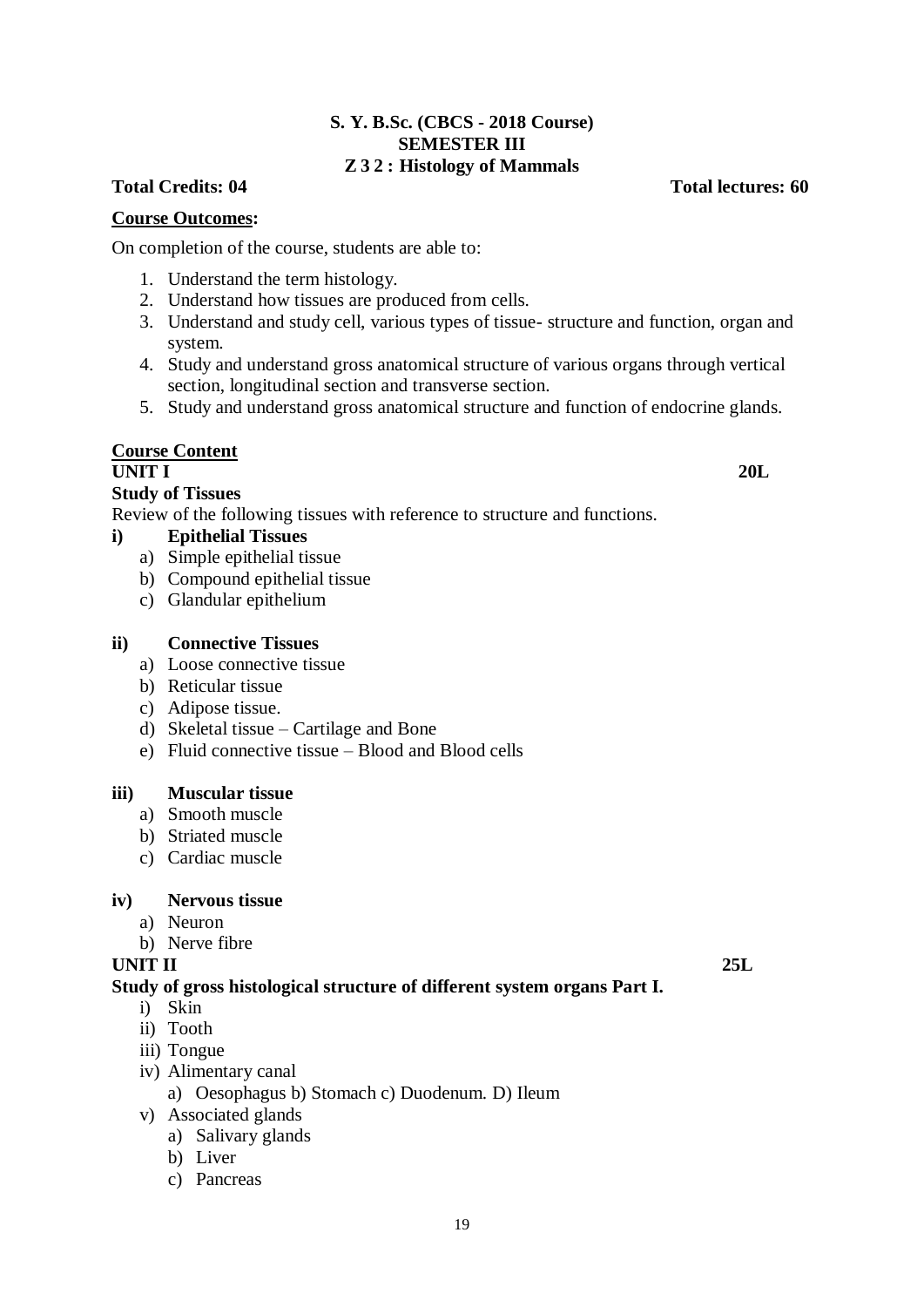- vi) Respiratory system
	- a) Lung
	- b) Trachea

## **UNIT III** 15L

### **Study of gross histological structure of different system organs Part II.**

- i) Kidney
- ii) Spinal cord
- iii) Reproductive organs
	- a) Testis
	- b) Ovary
- iv) Endocrine glands- General idea of endocrine glands
	- a) Pituitary gland
	- b) Thyroid gland
	- c) Adrenal gland

### **Reference books** :

- 1. Histology of Mammals by : Athavale M.V. & Latery A.N.Narendra Prakashan,Pune.
- 2. Bailey's Text Book of Histology by : W.M.Copenhaver R.P. Bunge M.B.Bunge.
- 3. An Atlas of Histology by : W.H. Freeman B. Bracegirdle.
- 4. Histology by : A.W. Ham Lippnocott.
- 5. A Text Book of Histology by : W. Bloom D.W. Fawcett(1975) Saunders,Philadelphia.
- 6. Histology: Greep, R. O. and Well L.

\*\*\*\*\*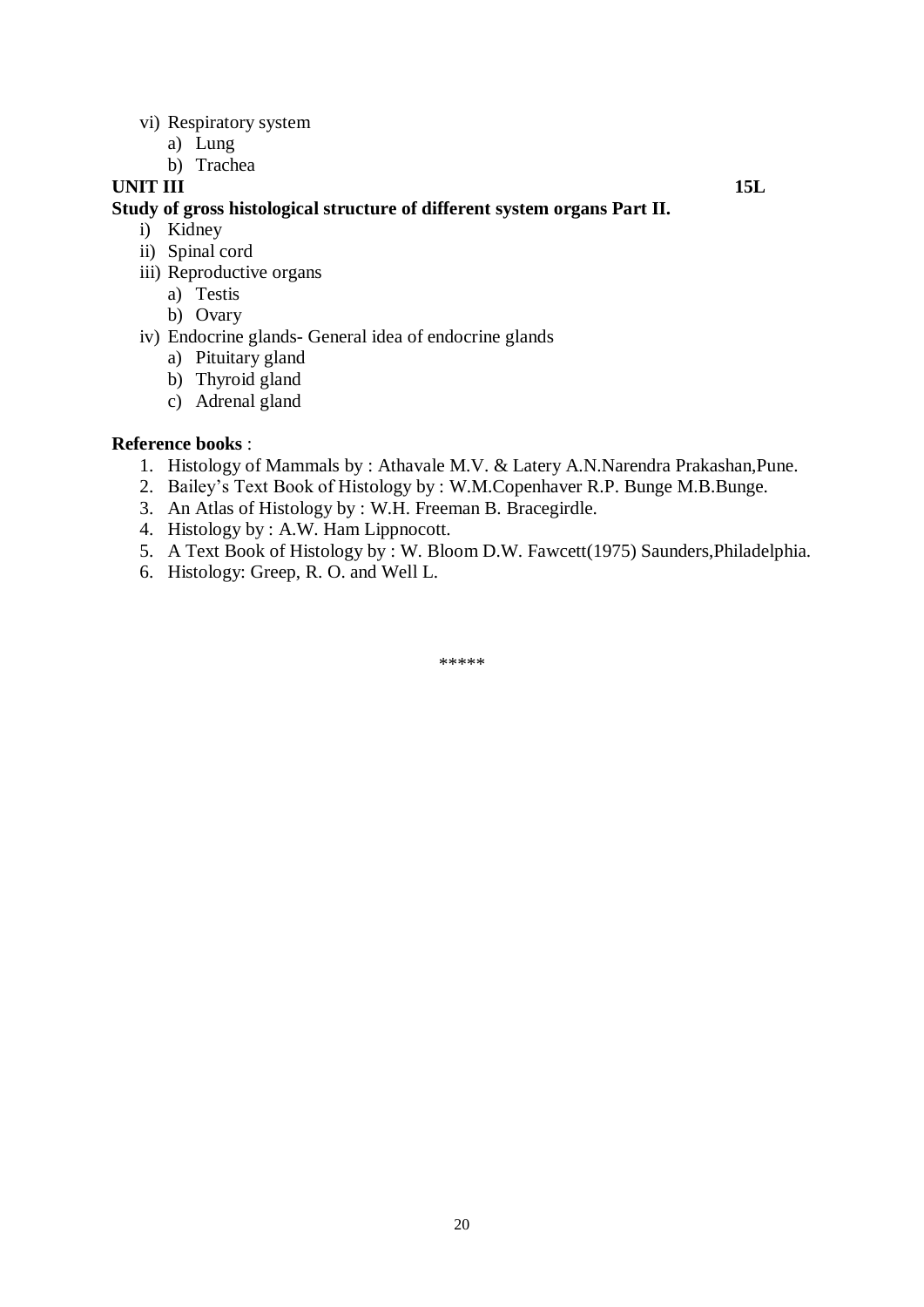### **S. Y. B.Sc. (CBCS - 2018 Course) SEMESTER III Z 33 : Zoology Practical course**

(Practical based on paper: Z-31, Z-32)

#### Total Credits:  $02$  Contact hours per practical – 04 h

### **Course Outcomes:**

On completion of the course, students are able to:

- 1. Study of general and distinguishing characters and classification of non-chordates with the help of museum specimens.
- 2. Understand the systematic position and external characters of Starfish.
- 3. Understand digestive system, water vascular system in Starfish.
- 4. Understand structure of T. S. of arm of starfish, tube feet and gonads in starfish.
- 5. Understand shell and foot modification in Mollusca with some examples.
- 6. Impart the knowledge about mimicry in insects.
- 7. Students gain fundamental knowledge of various types of tissues with the help of permanent slides.
- 8. Gain knowledge and understand structure of various organs with the help of permanent slides.

#### **Course Content**

## **Functional Anatomy of Non-Chordates II and Biodiversity**

| 1. Study of general and distinguishing characters and classification of |  |
|-------------------------------------------------------------------------|--|
| non-chordates upto class level with one example of each class.          |  |
| (Sketches/Photographs may be used)                                      |  |

ographs may be used)

- a. Arthropoda
- b. Mollusca
- c. Echinodermata
- d. Hemichordata

| 2. Study of systematic position, external features and digestive system of Starfish. | D |
|--------------------------------------------------------------------------------------|---|
| 3. A. Study of water vascular system of Starfish.                                    | D |
| B. Temporary preparation of gonads and tube feet from star fish.                     | E |
| 4. Study of permanent slides of T. S. of an arm of Starfish and bipinnaria larva.    | D |

| 5. Study of shell in mollusca.  |  |
|---------------------------------|--|
| 6. Study of foot in mollusca.   |  |
| 7. Study of Mimicry in insects. |  |
|                                 |  |

## **Histology of mammals**

1. Study of permanent slides of tissues. **D**

- a. Squamous epithelium
- b. Columnar epithelium
- c. Areolar connective tissue
- d. Hyaline cartilage
- e. Smooth muscle fibre
- f. Striated muscle fibre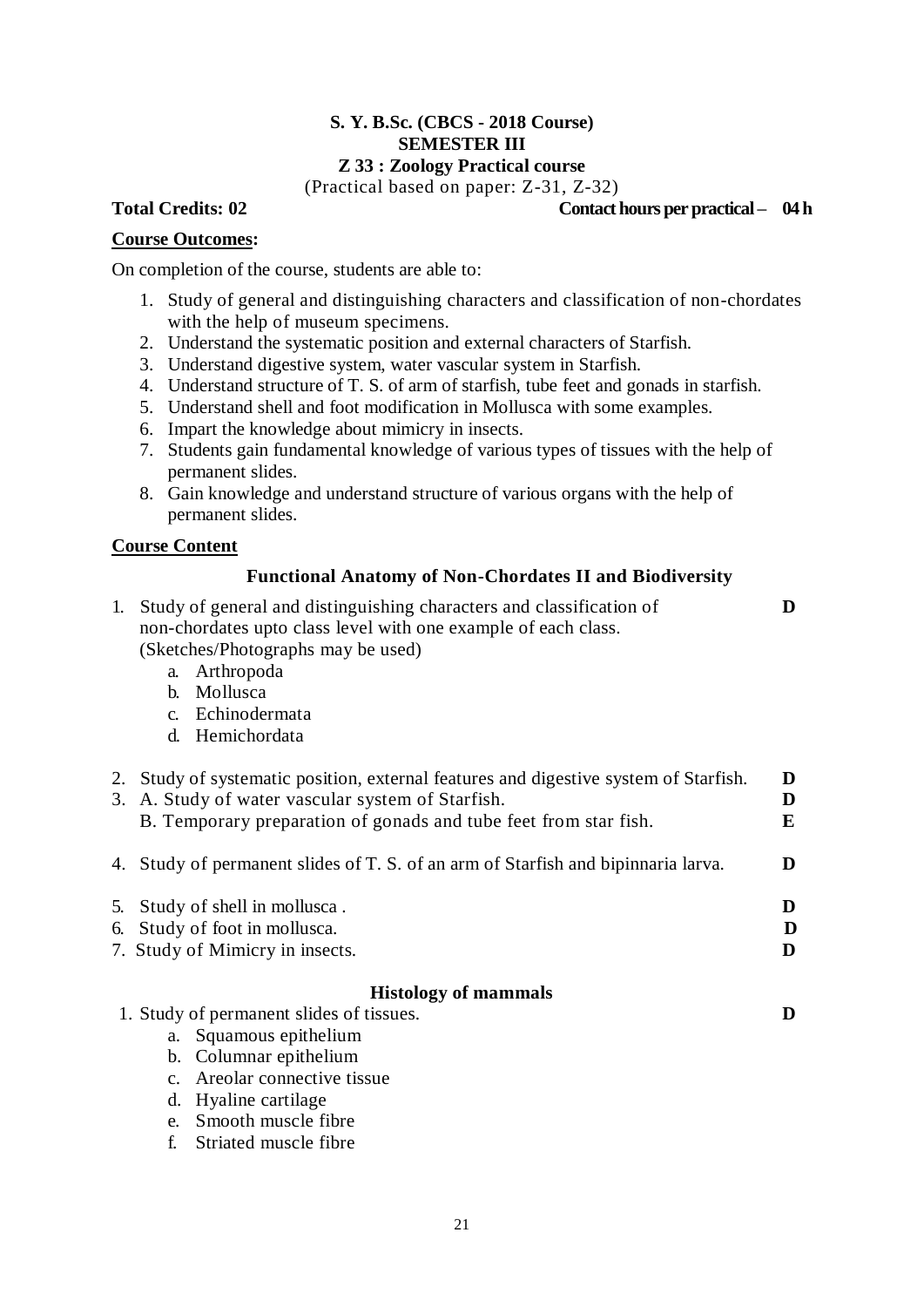- 9. Study of permanent slides of following organs. **D**
	- a. Skin vertical section
	- b. Tooth vertical section
	- c. Tongue vertical section
	- d. Oesophagus cross section
	- e. Stomach cross section
	- f. Duodenum cross section
	- g. Ileum cross section
	- h. Salivary gland parotid
	- i. Liver cross section
	- j. Pancreas cross section
	- k. Trachea cross section

10. Study of permanent slides of following organs. **D**

- l. Kidney longitudinal section m. Spinal cord - cross section
- n. Testis cross section
- o. Ovary cross section
- p. Thyroid gland cross section
- q. Adrenal gland cross section
- r. Pituitary gland cross section

#### **Reference books:**

- 1. A Manual of Practical Zoology Invertebrate : P. S. Verma S.Chand and Co.,New Delhi.
- 2. A Manual of Practical Zoology Vol. I : Non- Chordata,1994: P. K. G. Nair and K. P. Aehar, Himalaya Publishing House,Bombay,Delhi,Nagpur.
- 3. A Manual of Practical Zoology Vol.II Non Chordata,1994: P. K. G. Nair and K. P. Aehar, Himalaya Publishing House,Bombay,Delhi,Nagpur.
- 4. Practical Zoology, Invertebrate/Vertebrate : S.S. Lal Rastogi Publications,Meerut.
- 5. Practical Invertebrate Zoology 1972. V. S. Srivastava. Central Book Depot. Allahabad.
- 6. Kotpal, R.L., (All Series) Protozoa, Porifera, Coelenterata, Annelida, Arthropoda, Mollusca & Echinodermata - Rastogi Publications.
- 7. A Text Book of Histology : W. Bloom D.W. Fawcett(1975) Saunders, Philadelphia.

\*\*\*\*\*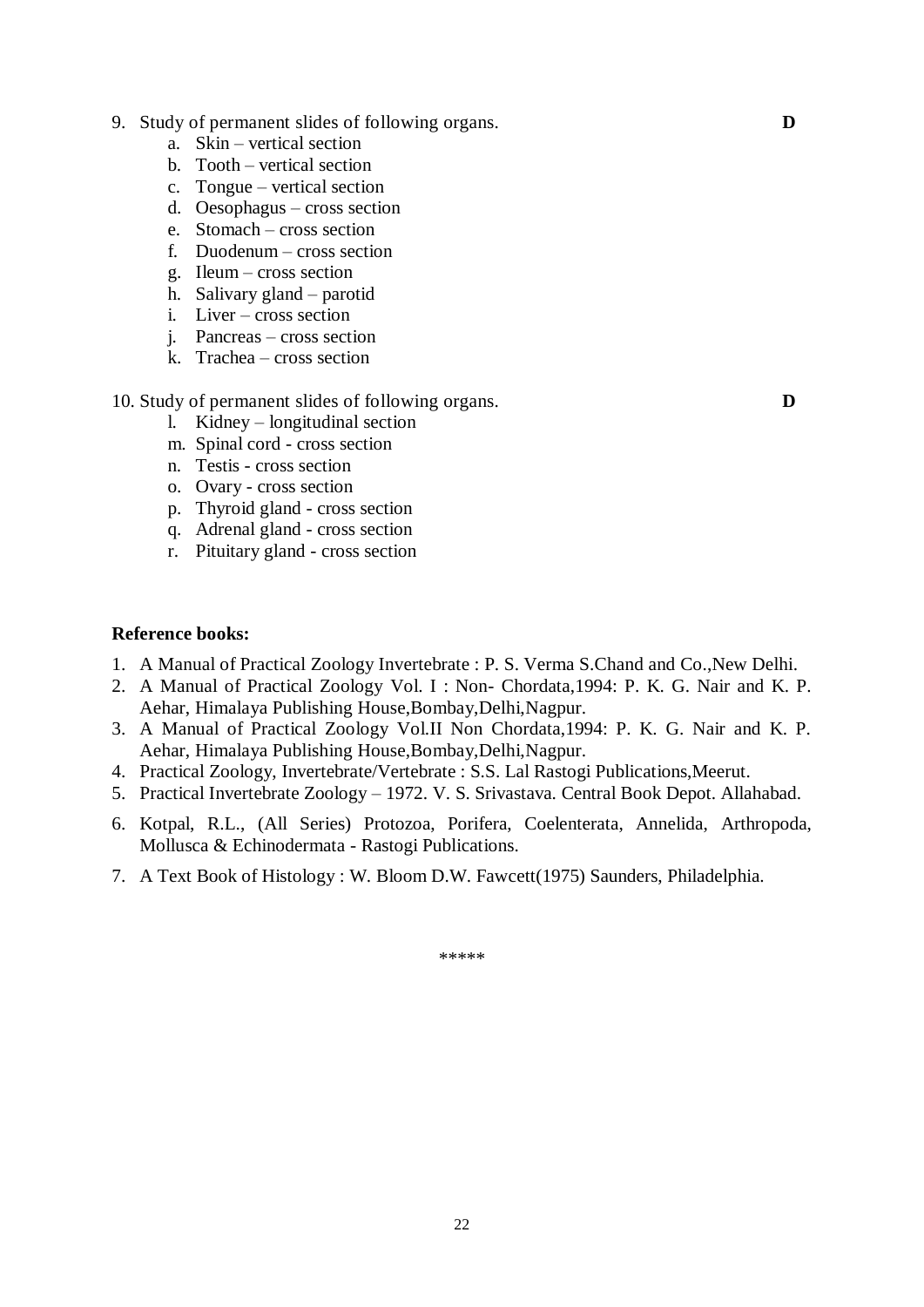### **S. Y. B.Sc. (CBCS - 2018 Course) Semester III MB - 31 Microbial Metabolism**

#### **Course Outcomes:**

### **At the end of this course the students will be able to:**

- 1. Understand different aspects of microbial metabolism needed for commercial exploitation of microorganisms.
- 2. Understand different properties of enzymes.
- 3. Know how to investigate the active site of enzymes
- 4. Understand different ways of transportation of nutrients
- 5. Know differential photosynthesis in bacteria, plants and algae.

## **Course Content** No. Of lectures

**(I) Enzymes (15)**

- i) Physicochemical properties of enzymes
- ii) Theories of enzyme catalysis
	- a) Proximation effect
	- b) Pauling concept of strain
	- c) Acid-Base Catalysis
	- d) Covalent Catalysis
- iii) Nomenclature of enzymes
- iv) Factors affecting enzyme activity pH  $&$  Temperature
- v) Mechanism of enzyme action:
	- a) Lock and Key hypothesis
	- b) Induced fit hypothesis
- vi) Enzyme specificity **–**
	- a) Absolute specificity
	- b) Group specificity
	- c) Optical specificity
	- d) Geometrical specificity
- vii) Introduction to 'Allosteric Enzymes'
- viii) Biological role of Enzymes
- ix) Methods of investigation of active site
	- a) Trapping of 'Enzyme substrate complex'
	- b) Use of 'substrate analogues'

### **(II) Bioenergetics (12)**

- i) Principles of Bioenergetics
- ii) Role of ATP in bacterial metabolism
- iii) Reducing power and its significance in bacterial metabolism
- iv) Generation of ATP through substrate level phosphorylation
- v) Component's of Electron Transport chain ( ETC)
	- a) Flavoproteins (FMN & FAD)
	- b) Quinones ( Ubiquinone & Menaquinone)
	- c) Iron sulphur proteins
	- d) Cytochromes
- vi) Generation of ATP through ETC

**Total credits 04 Total 60 Lectures**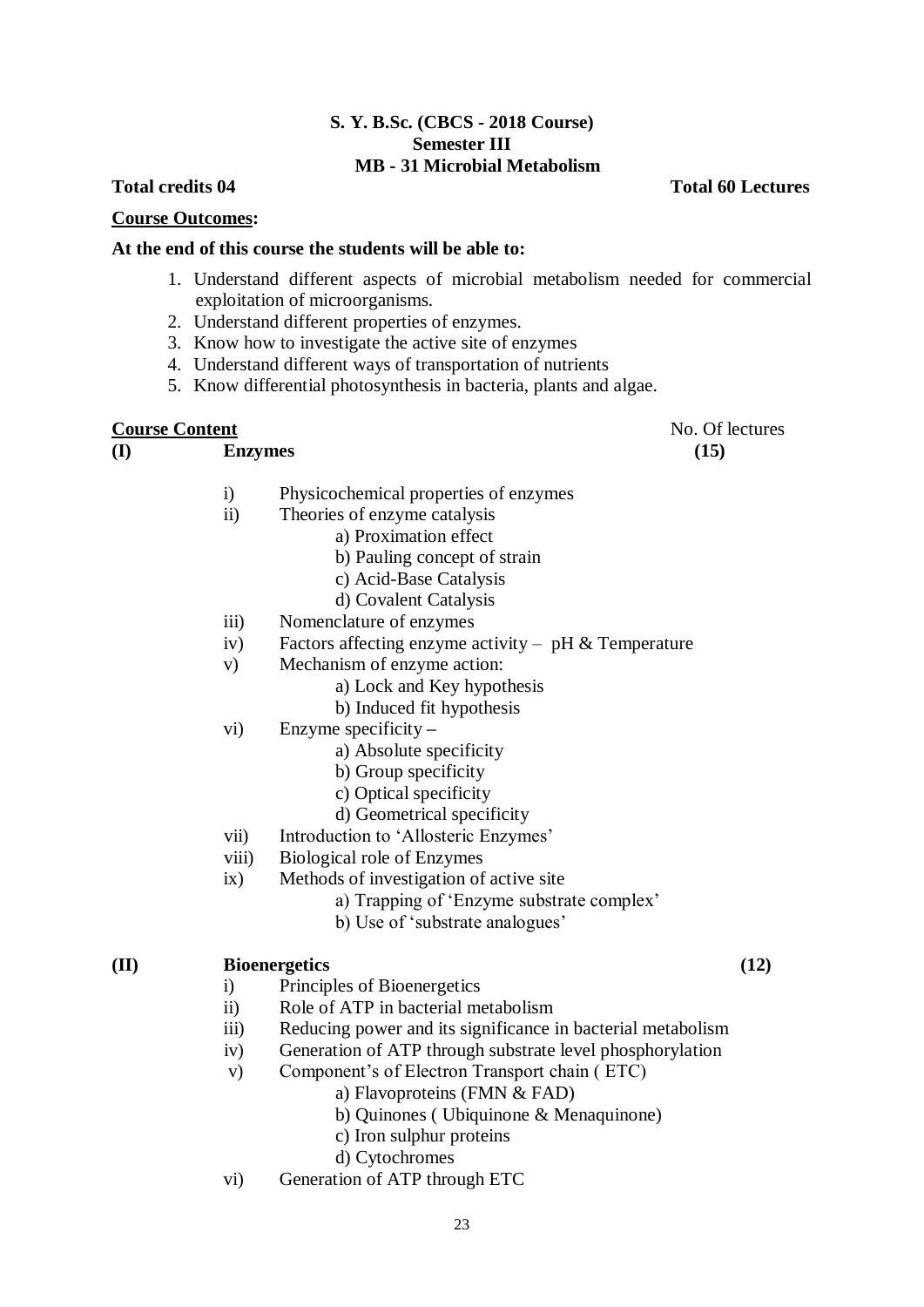| (III)                                           |                    | <b>Energy Cycles</b>                                     | (18) |
|-------------------------------------------------|--------------------|----------------------------------------------------------|------|
|                                                 | $\rm i)$           | <b>Energy Production by Anaerobic Processes</b>          |      |
|                                                 |                    | a) EMP pathway                                           |      |
|                                                 |                    | b) Pentose phosphate pathway                             |      |
|                                                 |                    | c) Entner Doudoroff pathway                              |      |
|                                                 | $\rm ii)$          | Energy Production by aerobic processes                   |      |
|                                                 |                    | a) Tricarboxylic Acid cycle                              |      |
|                                                 |                    | b) Anaplerotic reactions of 'Tricarboxylic Acid cycle'.  |      |
| (IV)                                            |                    | <b>Transport of Nutrients by Bacteria:</b>               | (08) |
|                                                 | $\rm i)$           | Passive Diffusion                                        |      |
| $\overline{11}$<br><b>Facilitated Diffusion</b> |                    |                                                          |      |
|                                                 | iii)               | Group Translocation                                      |      |
|                                                 | iv)                | <b>Active Transport</b>                                  |      |
| (V)                                             | Photosynthesis     |                                                          | (07) |
|                                                 | $\rm i)$           | <b>Bacterial Photosynthesis</b>                          |      |
|                                                 | $\mathbf{ii}$      | Concept of 'Purple Membrane' in <i>Halobacterium</i> and |      |
|                                                 |                    | its significance.                                        |      |
|                                                 | iii)               | Plant /Algal/Cynobacterial Photosynthesis.               |      |
|                                                 | <b>References:</b> |                                                          |      |

- 1. Michael Pelczar ECS Chan, Noel Krieg, Microbiology 11<sup>th</sup> print 1998, Tata Mcgraw Hill Publishing Company Limited, New Delhi. (Topic No. II and III)
- 2. Prescott L.M., J.P. Harley and D.A. Klein Microbiology  $5<sup>th</sup>$  Edition 2002, McGraw Hill Higher Education.(Topic No. II)
- 3. Roger V. Stainier 1995, John L. Ingraham, Mark L. Wheelis, Page R. Painter, General Microbiology 5<sup>th</sup> Edition, Macmillan Press Ltd., Houndmills, Basingstoke Hampshire & London.(Topic No II and IV)
- 4. Tortora G.J., B.R. Funke and C.L. Case Microbiology an Introduction, 8<sup>th</sup> Edition Pearson education
- 5. Voet D and J.G.Voet (2004) Biochemistry 3<sup>rd</sup> Edition Vol I John Wiley & Sons Inc.(Topic No. II)
- 6. Trevor, Palmer, Understanding of Enzymes, 2<sup>n</sup> Edition, John Wiley & sons limited (Topic No-I)
- 7. Kulkarni,Deshpande,General Enzymology,First Edition,Himalay Publishing House(Topic No.I)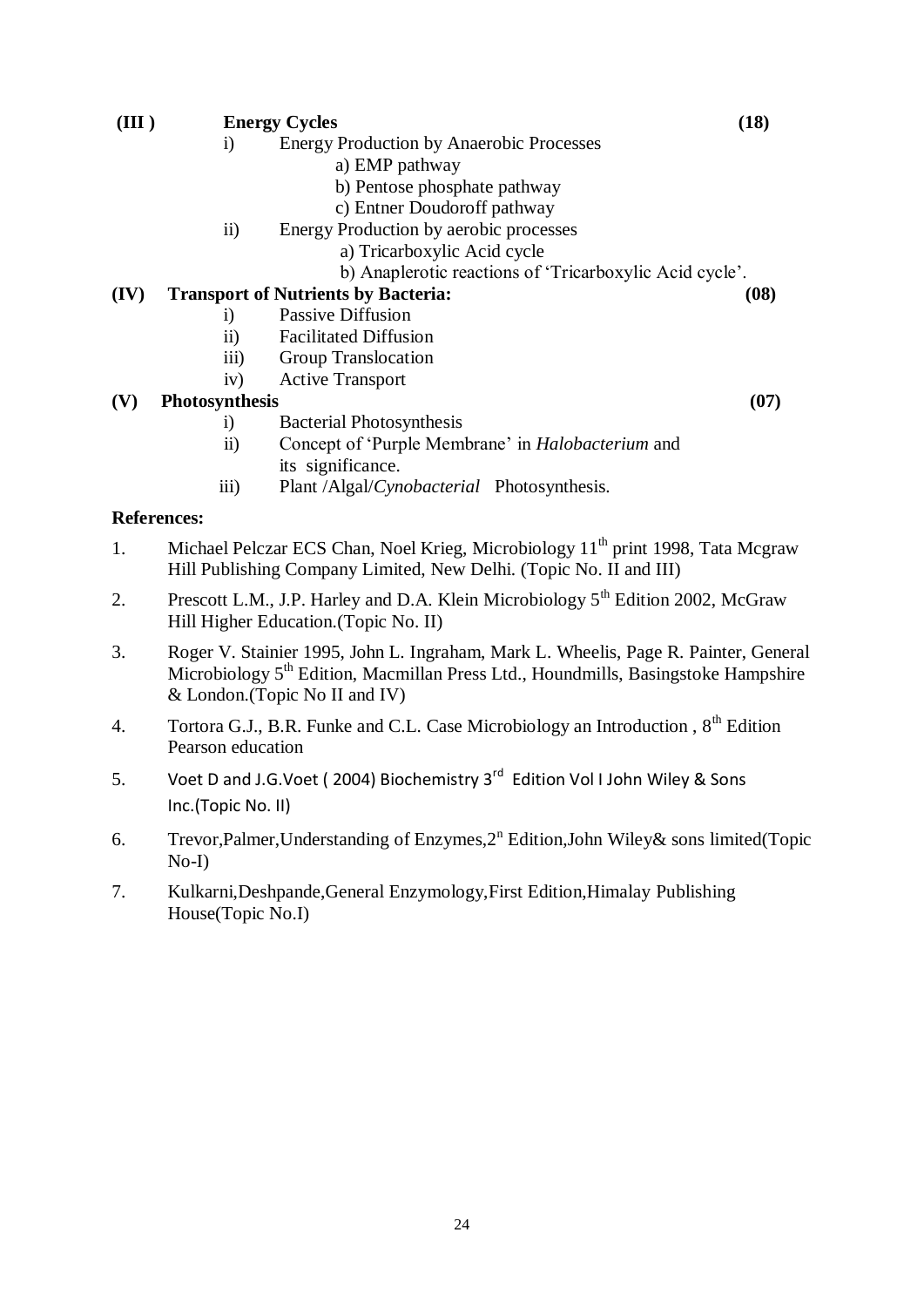## **S. Y. B.Sc. (CBCS - 2018 Course) Semester III**

## **MB – 32 Bacterial Genetics**

## **Course Outcomes:**

## **At the end of this course the students will be able to:**

- 1. Understand different aspects of genetics needed for commercial exploitation of microorganisms.
- 2. Understand replication of bacterial DNA.
- 3. Know concept of genetic code and the process of translation and transcription in bacteria.
- 4. Understand the process of mutagenesis and repair.

## **Course Content**  No. Of lectures

## **I. Structure of DNA, Gene and Chromosome 13**

- i) Characteristics of Genetic Material
- ii) The Molecular Basis of Heredity:
	- a) Different experiments which helped to understand the structure and function of DNA1928-1956
	- b) RNA as Genetic Material
- iii) The Structure of DNA
	- a) The Primary and Secondary Structure of DNA
	- b) DNA Methylation, Bends in DNA

## **II.** DNA Replication 15

- i) Semi conservative Replication
- ii) Meselson and Stahl's Experiment
- iii) Requirements of Replication: Enzymes, Proteins and mechanisms involved
- iv) The Mechanism of Replication:
	- a) Initiation, Unwinding, Primers, Elongation, Termination
	- b) Bacterial DNA Replication- Components required for Replication
	- c) The fidelity of DNA replication

## **III.** The Genetic Code 12

- i) The one gene one enzyme hypothesis
- ii) The Genetic code:
	- a) Milestones in deciphering the Genetic code
	- b) Dictionary of the Genetic code
- iii) Features of the Genetic code:
	- a) Genetic code is degenerate
	- b) Genetic code is universal
	- c) Genetic code is a triplet code
	- d) Genetic code is non-overlapping
	- e) Genetic code is comma less

**Total credits 04 Total 60 Lectures**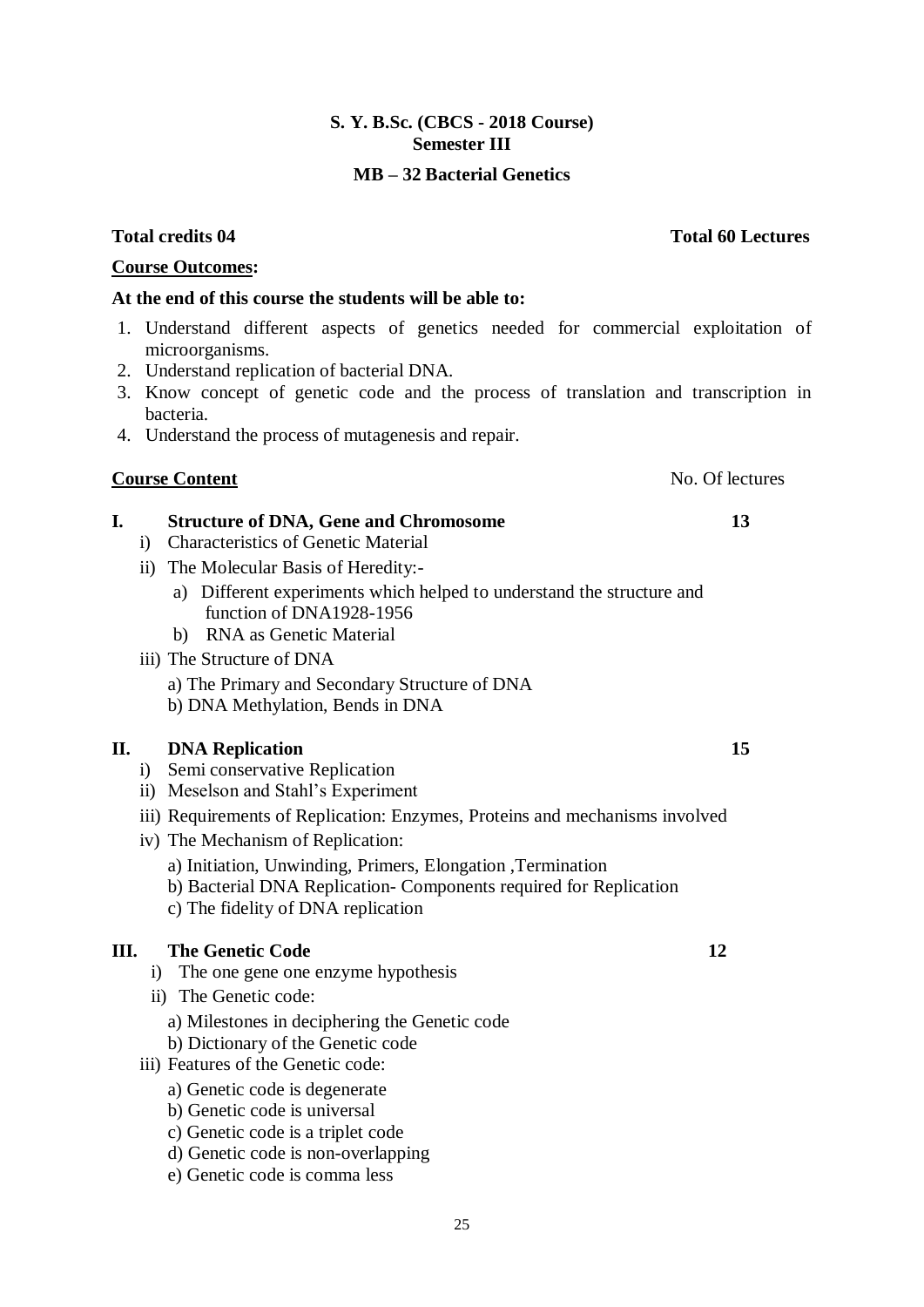- iv) Initiation and Termination codons
- v) Wobble hypothesis, Isoaccepting tRNAs
- vi) The Central Dogma, Overlapping Genes
- vii)The process of Transcription and Translation

## **IV. Mutagenesis and Repair 20**

- i) Mutagenesis: Definitions, Auxotrophic Mutants, Conditional Lethal mutants, Resistant Mutants.Experiments using mutants
- ii) Mutations are Spontaneous or induced?: Luria and Delbruck Experiment, the Newcomb Experiment, The Lederberg's Experiment
- iii) Mutation Rate: Calculation of mutation Rates
- iv) Types of Mutations:
	- a) Microlesions and Macrolesions:different types
	- b) Transitions and Transversions
	- c) Chemicals that mimic normal DNA bases-base analogs
	- d) Chemicals that react with DNA bases-base modifiers
	- e) Chemicals that bind DNA bases- Intercalators
	- f) Mutagens that physically damage the DNA; Ultraviolet light and lionizing radiations
- v) Reversion and suppression: Types with examples
- vi) Isolating mutants : Réplica plating, Enrichment techniques
- vii)Complementation
- viii) Ames' Test: How have we exploited mutants?
	- ix) Repair:
		- a) Photo- reactivation
		- b) The methyl Directed mismatch Repair system
		- c) Nucleotide Excision repair d) Recombination repair
		- d) SOS inducible repair

### **References**:

- Gardner E.J, Simmons M.J and D.P.Snustad (1991) Principles of Genetics.8<sup>th</sup> edition, John Wiley and Sons.Inc.
- Lewin B (2000) Genes VII.Oxford University Press.
- Pierce B.A. (2005) Genetics a conceptual Approach  $2<sup>nd</sup>$  Edition W.H. Freeman and Company New York. Chapter No. 10,12,15,17.
- Russel P.J. (2006) 1. Genetics a Molecular Approach.  $2<sup>nd</sup>$  Edition Pearson Benjamin Cummings san Franscisco, Boston New York. Chapter No. 1,2,3,4,5,6,7.
- Stanier R Y, J.N.Ingraham, M.L.Wheelis and P.R.Painter (1996) General Microbiology, 5th Edition, MacMillan Press.
- Snyder L and W. Champers (2003) Molecular Genetics of bacterial  $2<sup>nd</sup>$  Edition ASM Press, Washington. Chapter No. 1, 2,3,11.
- Trun Nancy and Janine Trempy (2004) fundamental Bacterial Genetics Blackwell Publishing. Chapter No. 2, 3, 4.

\*\*\*\*\*\*\*\*\*\*\*\*\*\*\*\*\*\*\*\*\*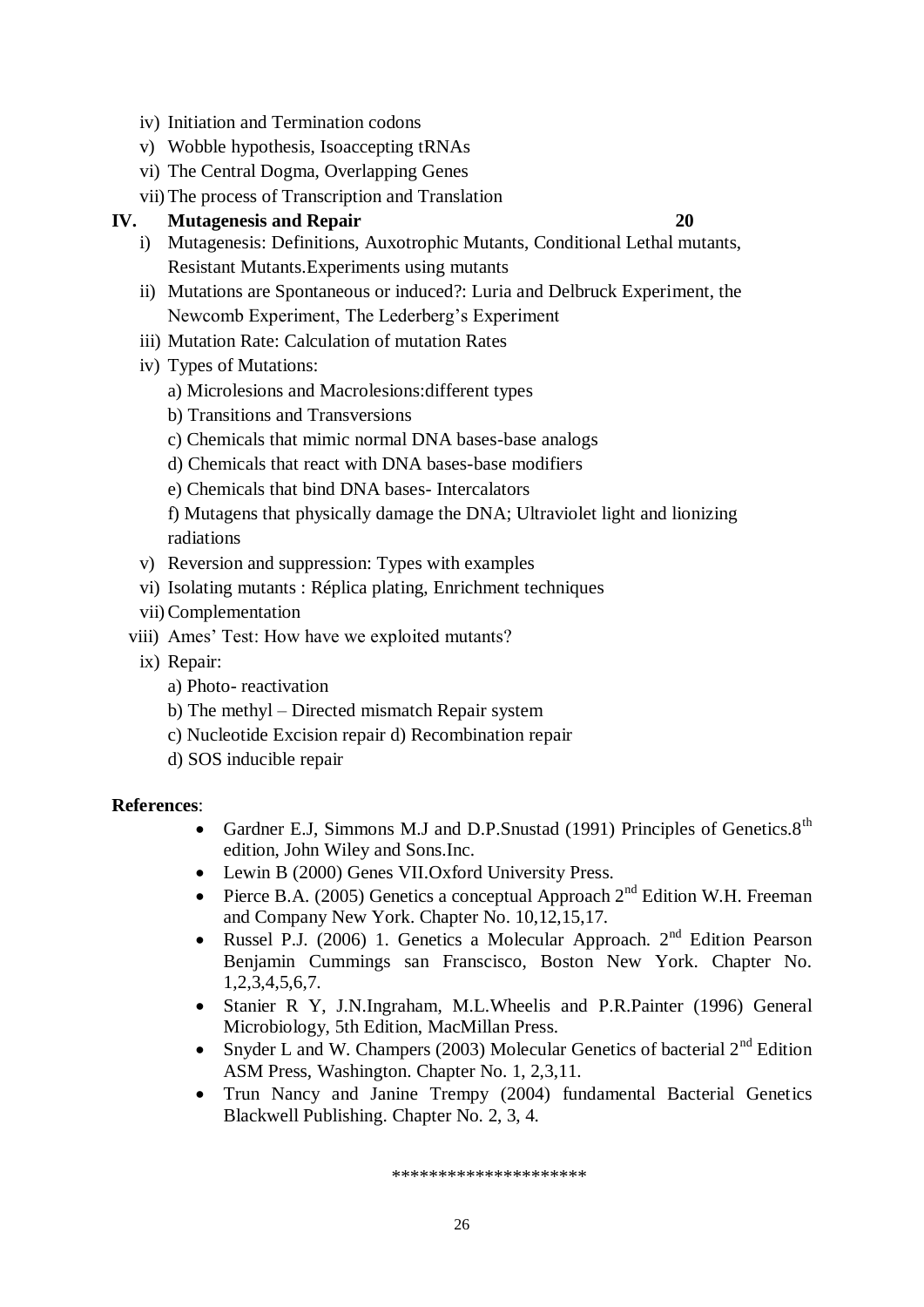## **S. Y. B.Sc. (CBCS - 2018 Course) Semester III MB-33 : Practical Course (based on MB 31, MB 32)**

## **Course Outcomes:**

At the end of this course the students will be able to:

- 1. Develop the skills for detecting different microbial enzymes.
- 2. Understand carbohydrate fermentations and other tests used for gross identification of bacteria.
- 3. Learn the techniques used for study and control of microbial growth.
- 4. Understand the basic laboratory techniques for the study of bacterial genetics.

### **Course content**

## **Total number of Experiments: 18**

| I.  | <b>Extracellular Enzymatic Activities of Micro-organisms</b><br>i) Starch hydrolysis<br>ii) Lipid hydrolysis<br>iii) Caesin hydrolysis<br>iv) Gelatin hydrolysis | (04) |
|-----|------------------------------------------------------------------------------------------------------------------------------------------------------------------|------|
| II. | <b>Intracellular Enzymatic Activities of Microorganisms.</b><br>i) Carbohydrate fermentation - Lactose, Sucrose, Dextrose,                                       | (06) |
|     | ii) Triple Sugar Iron Agar test.                                                                                                                                 |      |
|     | iii) Hydrogen sulfide test.                                                                                                                                      |      |
|     | iv) Urease test.                                                                                                                                                 |      |
|     | v) Litmus milk test.<br>vi) Nitrate Reduction test.                                                                                                              |      |
|     | vii) Catalase test.                                                                                                                                              |      |
|     |                                                                                                                                                                  |      |
| Ш.  | <b>Study of bacterial Growth</b>                                                                                                                                 | (02) |
|     | Enumeration of cell numbers-direct counting/turbidometry.<br>$\ddot{a}$                                                                                          |      |
|     | Determination of viable count.<br>$\overline{ii}$                                                                                                                |      |
|     | IV. Study of Environmental Influences on Bacterial Growth                                                                                                        | (02) |
|     | Study of Effect of Energy Source and Role of buffers on growth<br>$\rm i)$                                                                                       |      |
|     | Study of oxygen requirements of bacteria.<br>$\overline{11}$                                                                                                     |      |
|     | V. Study of control of Microbial Growth by Antimicrobial Agents (Any Two)                                                                                        | (01) |
|     | Study of Effect of Antiseptic and Disinfectant.<br>$\mathbf{i}$                                                                                                  |      |
|     | Determination of Phenol coefficient.<br>$\rm ii)$                                                                                                                |      |
|     | Study of lethal action of UV light and photoreaction in Bacteria.<br>$\rm ii)$                                                                                   |      |
| VI. | <b>Study of Bacterial Genetics (Any Two)</b>                                                                                                                     | (02) |
|     | Isolation of Temperature variants/Antibiotic Resistant variants.<br>$\mathbf{i}$                                                                                 |      |
|     | Isolation of Nutritional Mutants by Replica plating<br>$\overline{11}$                                                                                           |      |

iii) Mutant isolation by Gradient Plate method.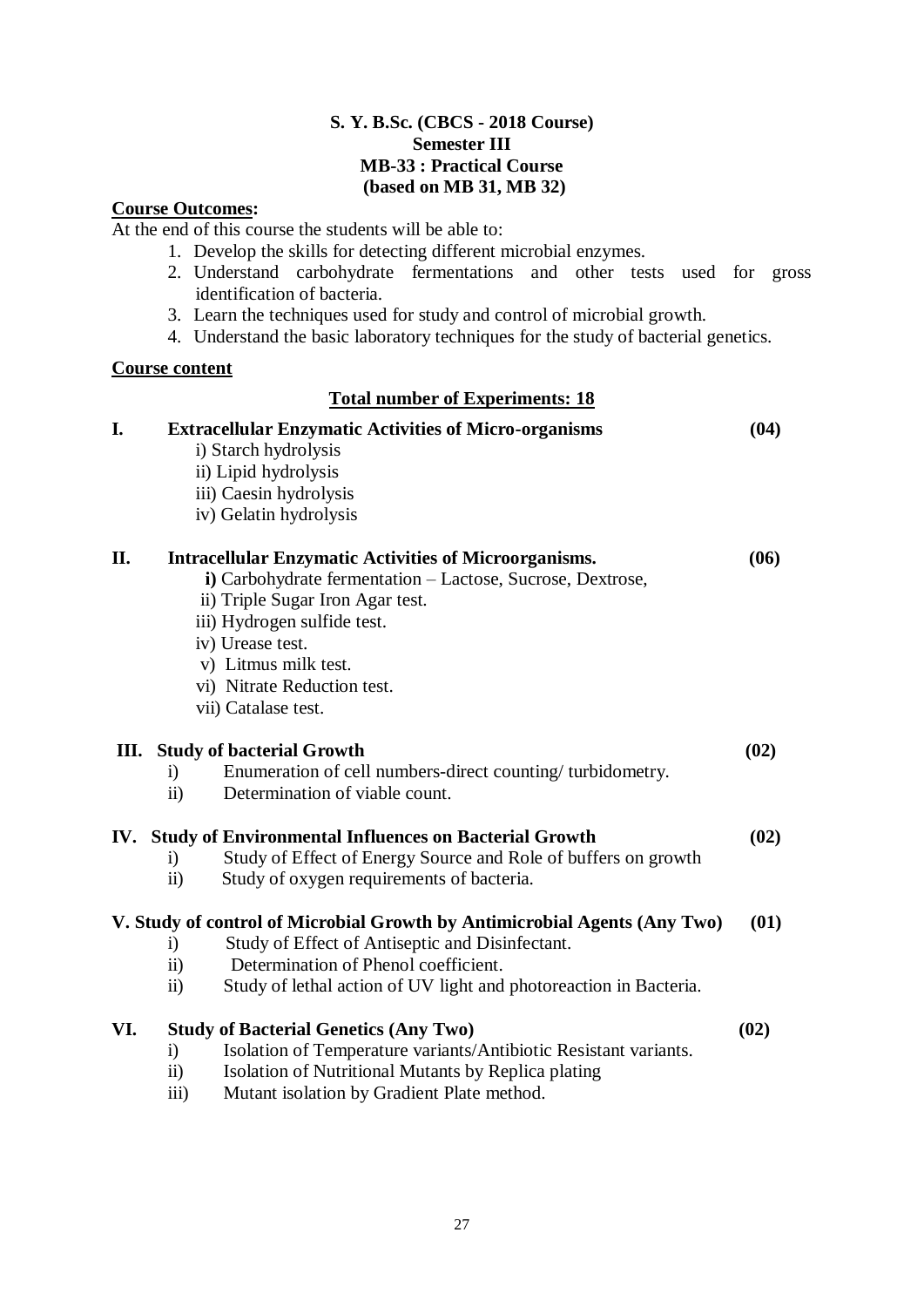#### **References:–**

- 1. Bradshaw L. Jack (1979) Laboratory Microbiology, 3rd Edition W.B. Saunders co Philadelphia, London, Toronto.
- 2. Benson H.J. (1990) Microbiological Applications A Laboratory manual in General Microbiology,  $5<sup>th</sup>$  Edition Wm. C Brown Publisher.
- 3. Cappuccino J.G. and N. Sharma (2004) Microbiology A Laboratory manual Sixth Edition.
- 4. Cruickshank R and J.P. Duguid (1980) Medical Microbiology Volume II, 12<sup>th</sup> Edition. The Practice of Medical Microbiology, Churchill Livingstone Edinburgh, London and New York.
- 5. Pelczar M.J. and E.C. Schwann (1972) Laboratory. Exercise in Microbiology 3rd Edition (Practical Manual Tata McGraw Hill) Edition New Delhi.
- 6. Sharma K. (2005) Manual of Microbiology Tools & Techniques Anne Book New Delhi.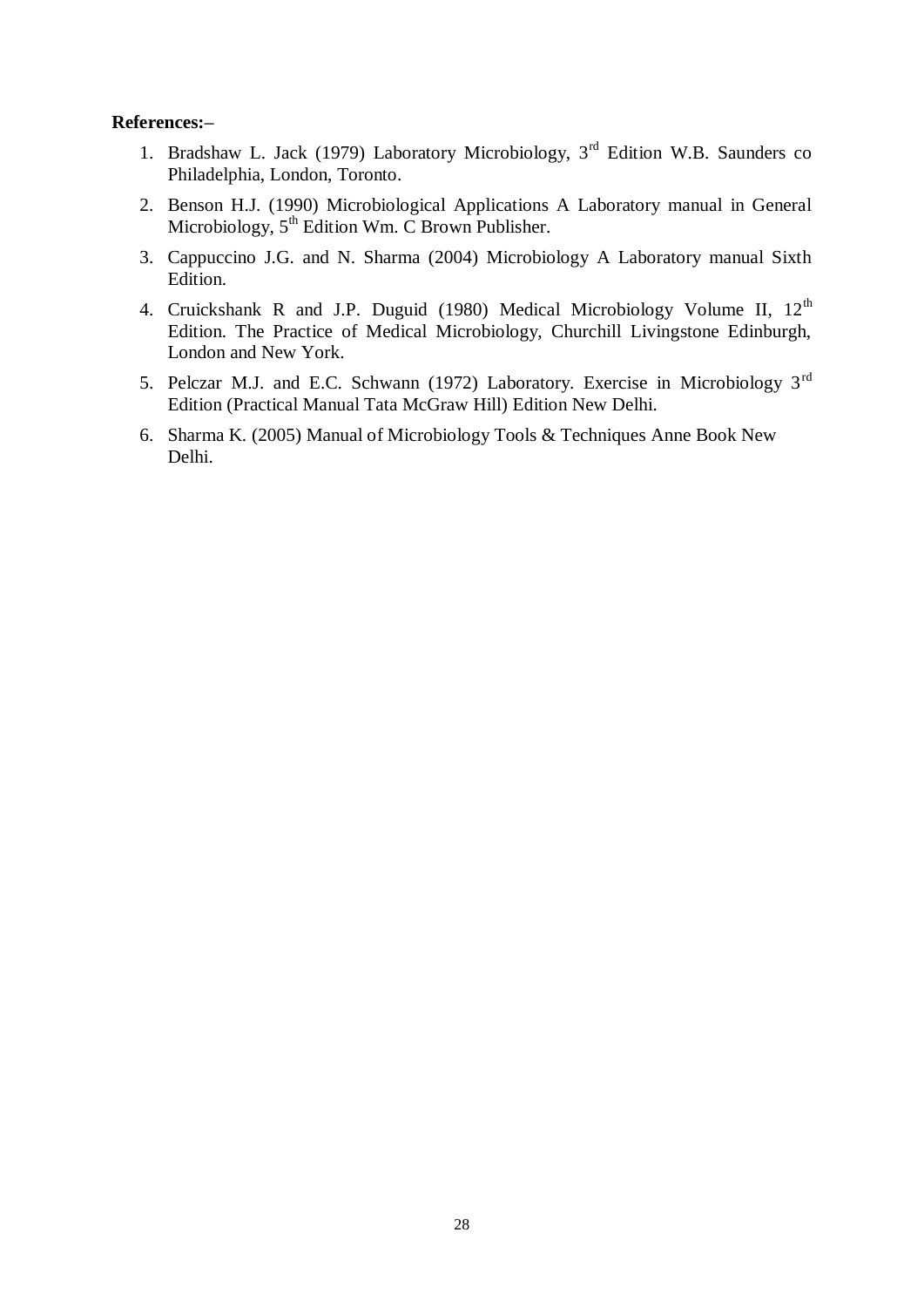### **S.Y.B.Sc. (CBCS 2018 Course) Semester – III M – 31: Calculus of Several Variables**

## **Total Credit: 04 Total Lectures: 60**

## **Course Learning Outcomes:**

At the end of this course students are expected to be able to-

- i) Examine and evaluate the limits of functions of two and three variables.
- ii) Discuss and examine the continuity of functions at given points.
- iii) Expansions of functions about the point by Taylor's theorem.
- iv) Evaluate double and triple integrals.

## **Course content :**

## **Unit 01 - FUNCTIONS OF SEVERAL VARIABLES:**

- 1. Functions of two and three variables
- 2. Notions of limits and continuity for functions of two and three variables.
- 3. Simultaneous limit, limit along a path, repeated limits.
- 4. If f (x,y) approaches to *l* as (x, y) approaches (a, b) then f(x,y) approaches the limit *l* along any path (Proof).
- 5. Counter examples on continuity.
- 6. Partial derivatves and higher order partial derivatives
- 7. Chain rules.
- 8. Differential and differentiability. Necessary and sufficient Conditions for differentiability (with proof), Counter examples..
- 9. Euler's theorem for homogeneous functions and its corollary.
- 10. Converse of Euler's theorem (with proof).
- 11. Jacobians.

## **Unit-02 - MEAN VALUE THEOREMS.**

- 1. Lagrange's mean value theorem for functions of two variables (with proof).
- 2. Taylor's theorem for functions of two variables (with proof).
- 3. Statement of Maclaurin's theorem (without proof).
- 4. Expansions of functions of two and three variables by using Taylor's Theorem, and Maclaurin's theorem.

### **Unit-03 - EXTREME VALUES**

- 1. Extreme values for functions of two variables.
- 2. Maxima, minima and saddle points of functions of two variables.
- 3. Necessary condition for extreme values (with proof).
- 4. Sufficient condition for the existence of extreme values. (without proof).
- 5. Lagrange's method of undetermined multipliers.

### **Unit - 04 - MULTIPLE INTEGRALS -**

- 1. Integrals over plane areas in xy plane.
- 2. Evaluation of double and triple integrals.
- 3. Area of a region by double integrals.
- 4. Volume by double and triple integrals.
- 5. Change of order of integration for two variables.
- 6. Change of variables in double integrals.
- 7. Change of variables in polar co-ordinates.
- 8. Illustrative examples of change of variables using Jacobians.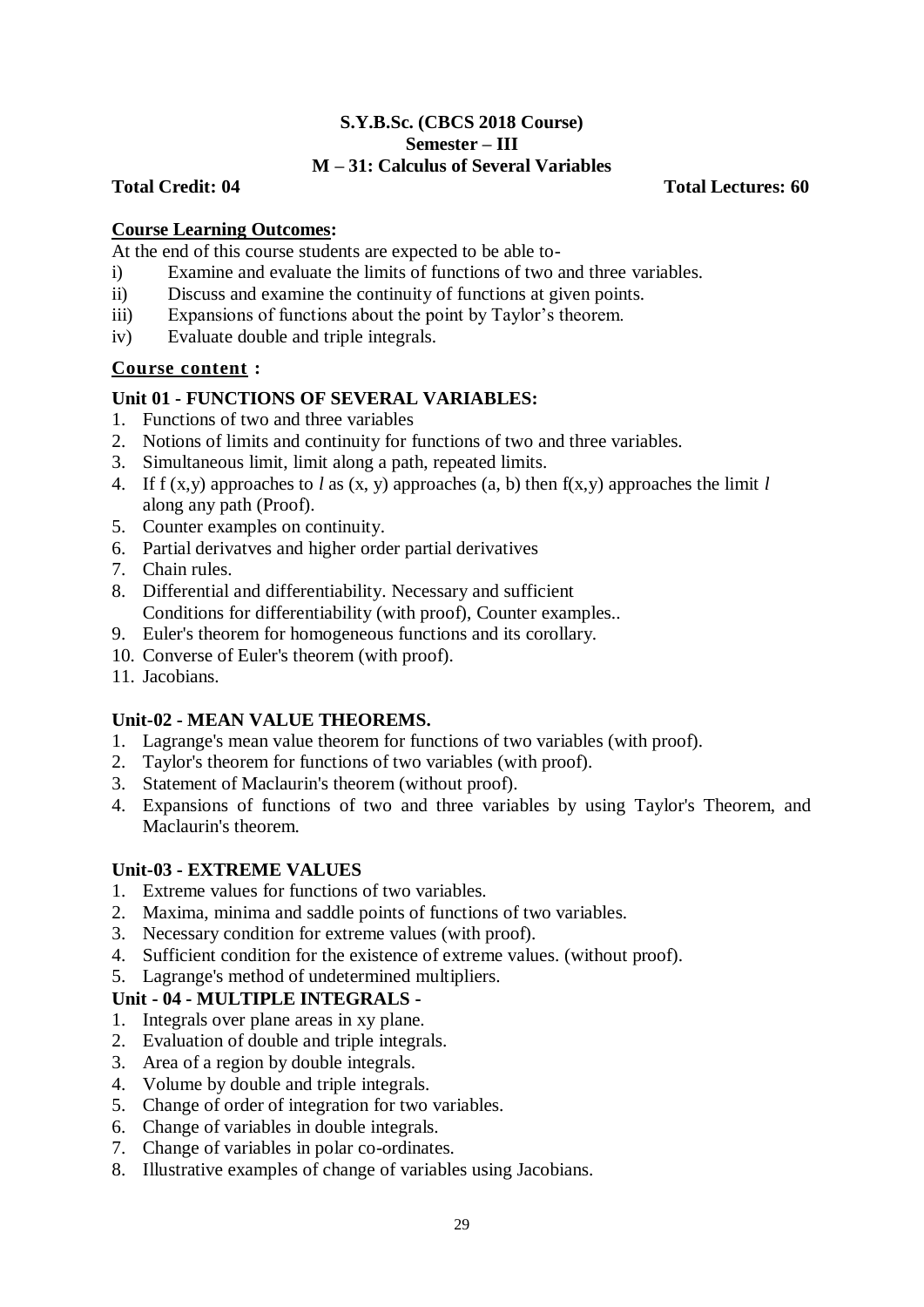## **Reference Books :-**

- 1. T. M. Apostol; Calculus, Wiley Student edition.
- 2. D. Somasundaram and B Choudhary : A first course in Mathematical Analysis; Narosa
- 1. Publishing House, New Delhi 1997.
- 2. Gorakh Prasad : Differential Calculus; Pothishala Pvt. Ltd. Allahabad
- 3. Gorakh Prasad : Integral Calculus ; Pothishala Pvt. Ltd., Allahabad.
- 4. Shanti Narayan : A Course of Mathematical Analysis; S. Chand and Company, New
- 5. Delhi.
- 6. J.N. Sharma Mathematical Analysis II (Chapter 4 ); Krishna Prakashan Mandir, 119 Shivaji Rd., Meerat
- 7. 7. J.N.Sharma Differential Calculus (Chapter 3); Krishna Prakashan Mandir, 119 Shivaji Rd., Meerat
- 8. M.L.Khanna : Integral Calculus . (Chapter 5 & 7); Jai Prakash Nath

\* \* \*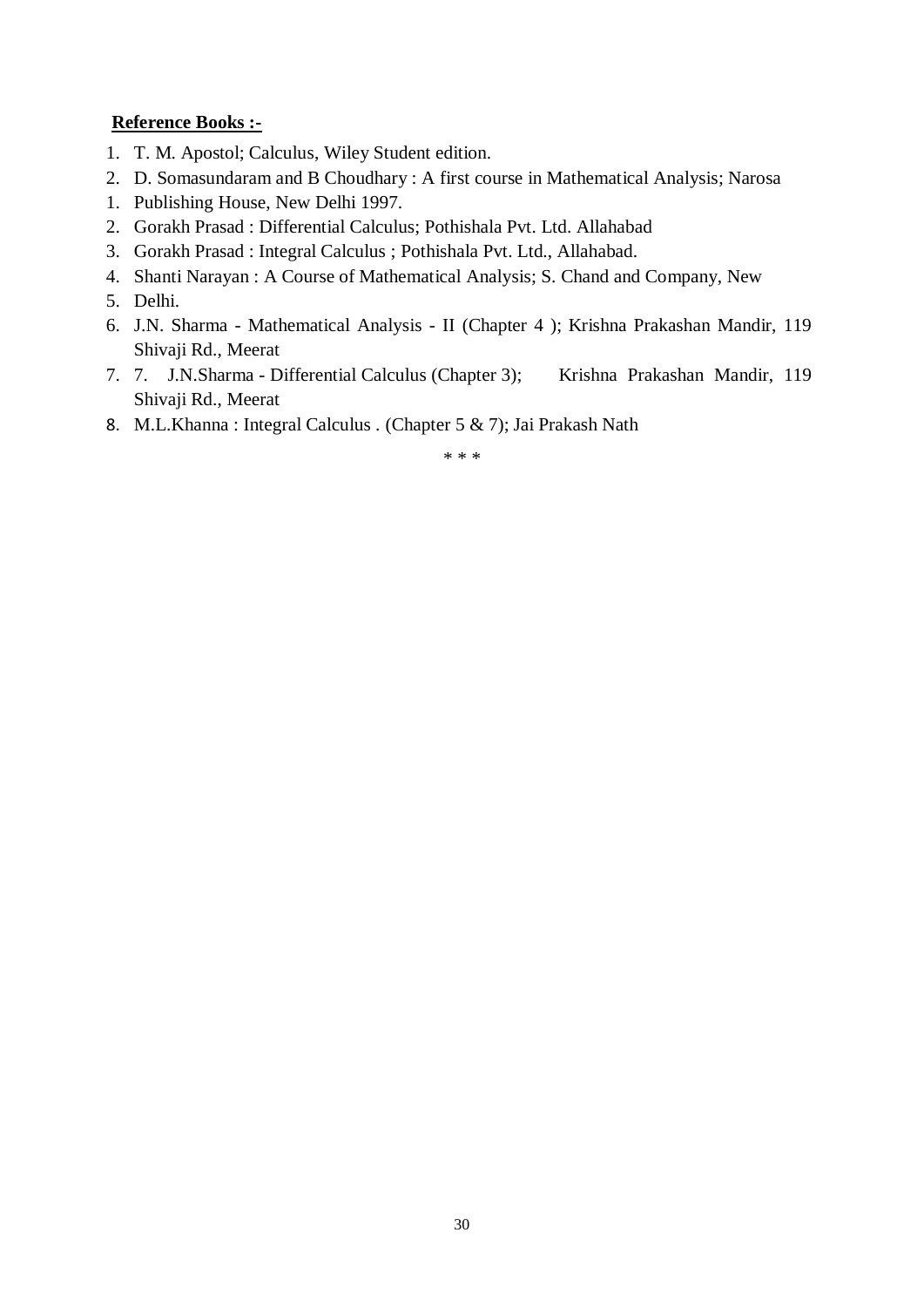# **S.Y.B.Sc. (CBCS 2018 Course) Semester – III**

## **M-32: Group Theory and Differential Equations**

**Total Credit: 04 Total Lectures: 60**

## **Course Learning Outcomes:**

At the end of this course students are expected to be able to.

- (i) Understand the concepts in Group and simple properties of group .
- (ii) Understand the concepts of subgroup and simple properties of subgroup.
- (iii) Understand the concept of differential equations of first order and higher degree.
- (iv) Concept of linear differential equations with constant coefficients.

## **Course content :**

## **Unit-01: GROUPS :**

- 1. Binary operations, definition and examples.
- 2. Definition of a group with examples.
- 3. Types of groups.
- 4. Simple properties of group.
- 5. Integral powers of Elements in a Group.

## **Unit-02 : SUBGROUPS :**

- 1. Introduction.
- 2. Subgroups.
- 3. Criteria for a subset to be subgroup.
	- a. H is subgroup of G iff for all a,  $b \in G$  implies ab<sup>-1</sup>  $\in G$
	- b. H is subgroup of G iff
		- i. for all a,  $b \in G$  implies ab $\in G$
		- ii.  $a \in G$  implies  $a^{-1} \in G$
	- c. Intersection of two subgroups of a group G is also a subgroup G.
- 4. Order of an element in a group.
- 5. Properties of order of an element in a group.
- 6. Cyclic subgroups.
- 7. Properties of cyclic subgroup

## **Unit-03 : DIFFERENTIAL EQUATIONS OF FIRST ORDER AND HIGHER DEGREE**

- 1. Equations solvable for p.
- 2. Equations solvable for y.
- 3. Equations solvable for x.
- 4. Clairaut's equation.
- 5. Lagrange's equation.

## **Unit-04 : LINEAR DIFFERENTIAL EQUATIONS WITH CONSTANT COEFFICIENTS:**

- 1. Introduction.
- 2. Complementary function and Particular Integral.
- 3. Fundamental laws of operators,  $f(D)$   $y = 0$ ,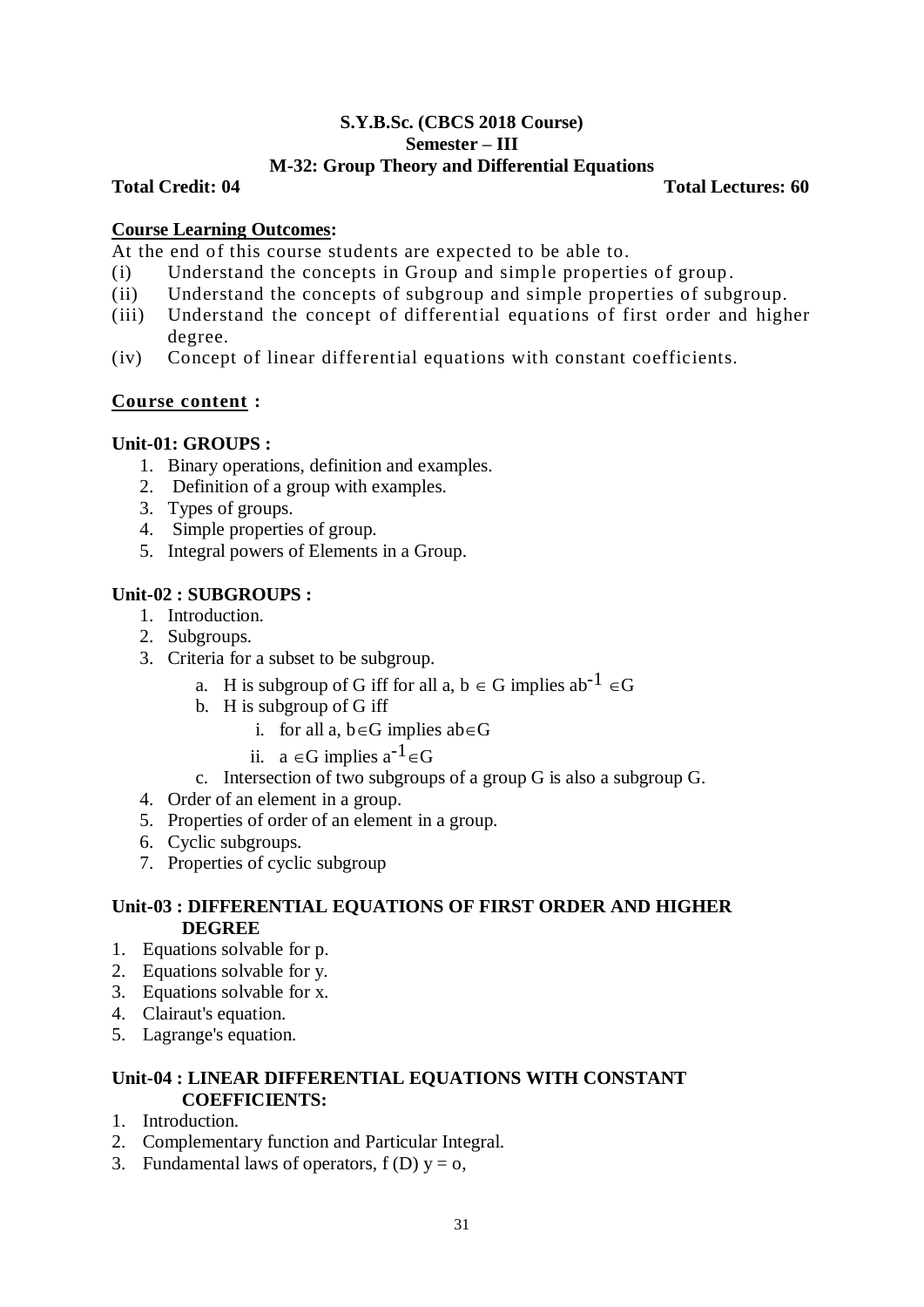4. The operator 
$$
\frac{1}{f(D)}
$$

- 5. Evaluation of  $(D)$ 1 *f D* e ax
- 6. Evaluation of  $(D^2 + a^2)^{-1}$  sin ax and  $(D^2 + a^2)^{-1}$  cos ax.
- 7. Evaluation of  $(D)$ 1 *f D* xm

8. Evaluation of 
$$
\frac{1}{f(D)}e^{ax}V
$$
 and  $\frac{1}{f(D)}(xV)$ 

where V is a function of x

#### **Reference Books :-**

- 1) N.S. Gopalkrishana ; University Algebra ; Wiley Eastern, 1986.
- 2) P.B. Bhattacharya, S.K.Jain and S.R.Nagpal Basic Abstract Algebra (2nd Edition), Cambridge University Press, Indian Edition 1997.
- 3) Shanti Narayan : A Text Book of Modern Abstract Algebra, S.Chand & co; New Delhi.
- 4) Vivek Sahai and Vikas Bist : Algebra ; Narosa Publishing house. 1997.
- 5) D.A. Murry; Introductory course in Differential Equations; Orient Longman (India 1967)
- 6) E.A. Cochington; A Introduction to ordinary Differential Equations; Prentice Hall of India, 1961.
- 7) Gupta P.P.; Malik G.S.; Mittal S.K.; Differential Equations; Pragati Prakashan Meerut.
- 8) Earl D. Rainville and Phillip E. Bedient : Elementary Differential Equations; Maxwell Mac. Millan International Edition.
- 9) David A Murray: Introductory Course in Differential Equations; Orient Logman.

\* \* \*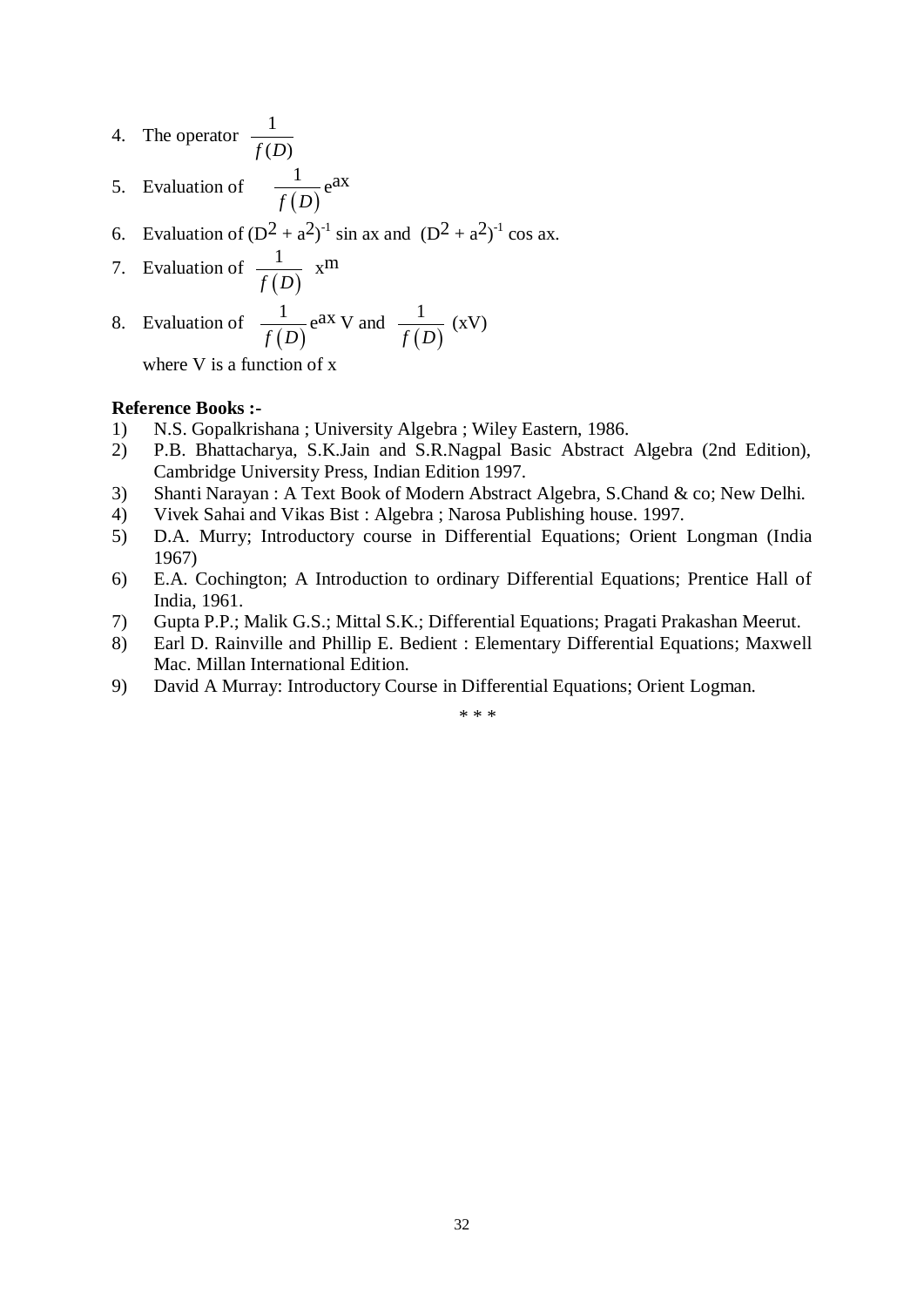## **S.Y.B.Sc. (CBCS 2018 Course) Semester – III**

## **M-33: Mathematics Practical Course-III**

## **(Practicals based on the applications and Problems of articles in M-31 and M-32) Total Credit :02**

## **Course Learning Outcomes:**

At the end of this course students are expected to be able to

- 1. Knowledge of applications of Euler's theorem, Taylor's theorem and Maclaurin's series.
- 2. Finding the extreme values of multivariable functions.
- 3. Solving the problems of double and triple integration.
- 4. Solving the Differential equations of first order and higher degree.
- 5. Finding the solution of Linear differential equations with constant coefficient.

## **Course content**

## **List of Practicals:**

- 1) Euler's theorem for homogeneous functions.
- 2) Expansions of functions of two and three variables by using Taylor's theorem and Maclaurin's theorem.
- 3) Lagrange's method of undetermined multipliers.
- 4) Necessary condition for extreme values.
- 5) Evaluation of double integrals by change of order of integration and change of variables in double integrals.
- 6) Problems in Groups.
- 7) Problems in Subgroups.
- 8) Differential equations of first order and higher degree.
- 9) Clairaut's equation and Lagrange's equation.
- 10) Linear differential equations with constant coefficients.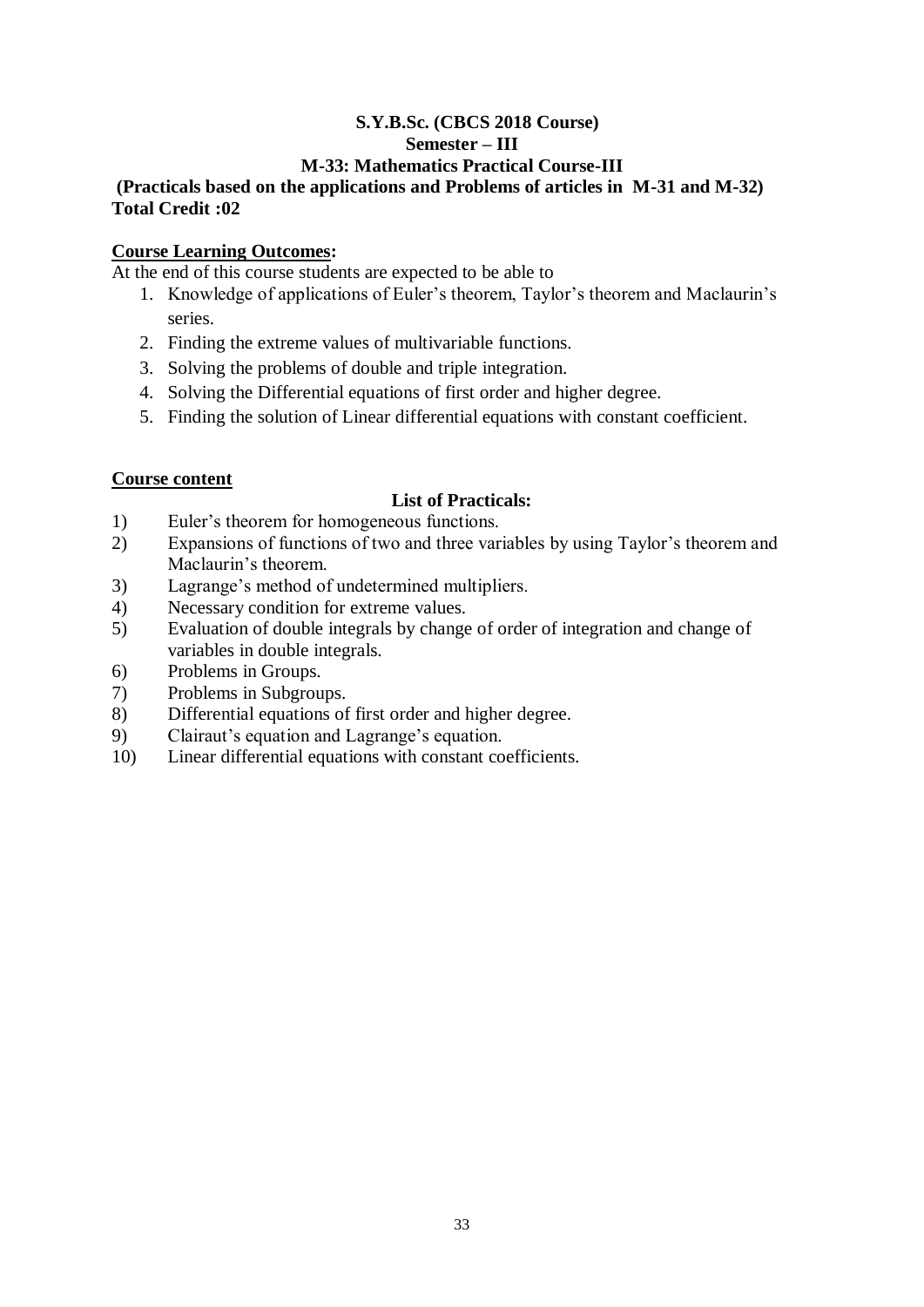### **S.Y.B.Sc. (CBCS 2018 Course) Semester – III**

## **ENG 31: English – I**

## **Course Outcomes:**

At the end of this course, a student shall be able to:

- get exposed to the prose passages, grammer units and communicative skills
- read and interpret the various types of texts on their own and discuss them among peers
- communicate effectively by developing their proficiency in language
- understand their language abilities and facilitate them to with the necessary online & offline resources

## **Course content: 60**

**Lectures**

a. Texts - *Pleasant Prose Selection* by Oxford University Press

|    | 1. Old Man at the Bridge |                  | Earnest Hemingway    |
|----|--------------------------|------------------|----------------------|
| 2. | Mebel                    | $\sim$ 100 $\mu$ | W. Somerset Maugham  |
|    | 3. Too Dear              |                  | Leo Tolstoy          |
|    | 4. The Open Window       |                  | H.H. Munro ('Saki')  |
|    | 5. The Bet               |                  | <b>Anton Chekhov</b> |
|    | 6. The Necklace          |                  | Guy de Maupassant    |
|    |                          |                  |                      |

- b. Dialogue Writing:
	- 1. Asking, Giving & Refusing Permission 2. Inviting
	- 3. Asking for Information 4. Suggesting
- c. English Grammar:
	- 1. Prepositions 2. Conjunctions

## **The books recommended:**

- 1. Chettur G. K.: *English Grammar, Composition and Essay.*
- 2. M.L. Tickoo: *A Remedial Grammar, Usage and Grammar* (Orient Longman, 1976)
- 3. Thomson A. J. & Martinet A.V.: *Practical English Grammar* (OUP, 1986).
- 4. Tickoo C. & Shashikumar J.: *Writing With Purpose* (Oxford University Press, 1979).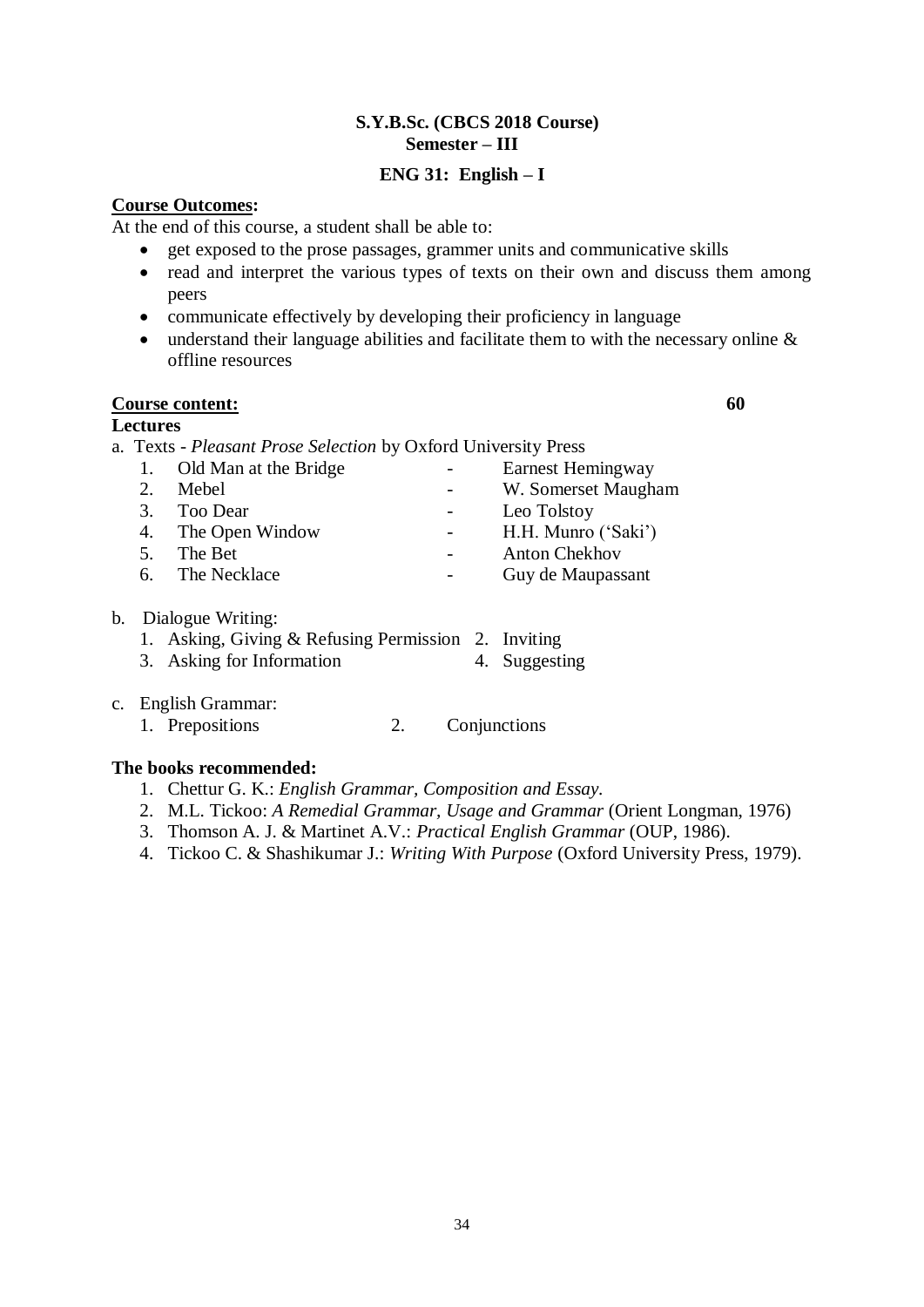# **S.Y.B.Sc.: (CBCS 2018 Course)**

# **Semester-III**

# **SEC32: MARATHI - I**

# अध्ययन $f$ निष्पती:

- १. मराठीतील विज्ञान साहित्याच्या प्रेरणा, उगम, वाटचाल आणि विकास जाणून घेण्यास मदत झाली.
- २. वैज्ञानिक साक्षरता व वैज्ञानिक दृष्टिकोन विकसितझाला.
- ३. विज्ञानाचाप्रसारस्वभाषेतूनकरण्यासाठी आवश्यक ती भाषिक क्षमता वाढीस लागली.
- ४. मराठीतील विज्ञान कथांचा स्थूल स्वरूपात परिचय झाला.

# **Total Credit :- 04** Vm{gH\$m - 60

# घटक-विश्लेषण :

- १. संकरित (विज्ञानकथासंग्रह) डॉ.संजय ढोले, मेहता पब्लिशिंग हाऊस, पुणे
	- (१) उत्परिवर्तन (२) परिवर्तन (३) मोहीम फत्ते (४) कोळिष्टक (५) अकल्पित (६) संकरित
- २. मराठी विज्ञान साहित्याच्या प्रेरणा
- ३. . मराठी विज्ञान साहित्याची वाटचाल
- ४. मराठी विज्ञान साहित्याचा विकास
- ५. \_ मराठी विज्ञान साहित्यातील कथांचे स्वरूप
- $\epsilon$ . विज्ञान साहित्य आणि मराठी वाचक
- ७. मराठी विज्ञान साहित्यातील विषयांची विविधता
- ८. निबंधलेखन

# संदर्भ - साहित्य

- १. विज्ञान : उदय व विकास-डॉ. प्र. न. जोशी, सन पब्लिकेशन्स, पूणे
- २. श्रध्दा-अंधश्रध्दा-डॉ. नरेंद्र दाभोळकर, राजहंस प्रकाशन, पुणे
- ३. श्रमनिरास -डॉ. नरेंद्र दाभोळकर, राजहंस प्रकाशन, पूणे
- ४. मराठी विज्ञान साहित्य-संपा. म. सु. पगारे, प्रशांत प्रकाशन, पुणे
- ५. विज्ञान कथा : स्वरूप आणि समीक्षा श्री. विश्वेश्वर सावदेकर, शलाका प्रकाशन, मुंबई
- ६. विज्ञान साहित्य आणि संकल्पना- व. दि. कुलकर्णी, निरंजन घाटे, निहारा प्रकाशन, पुणे
- ७. विज्ञान युग- वार्षिक दिवाळी अंक १९८६, विज्ञान कथा विशेषांक
- ८. सिबंध आणि कला डॉ.प्र.न.जोशी, स्नेहवर्धन प्रकाशन, पुणे
- ९. व्यावहारिक मराठी (संपा) डॉ.लीला गोविलकर, डॉ.जयश्री पाटणकर,स्नेहवर्धन प्रकाशन, पुणे
- १०. व्यावहारिक मराठी (संपा) डॉ.स्नेहल तावरे,स्नेहवर्धन प्रकाशन, पुणे

00000